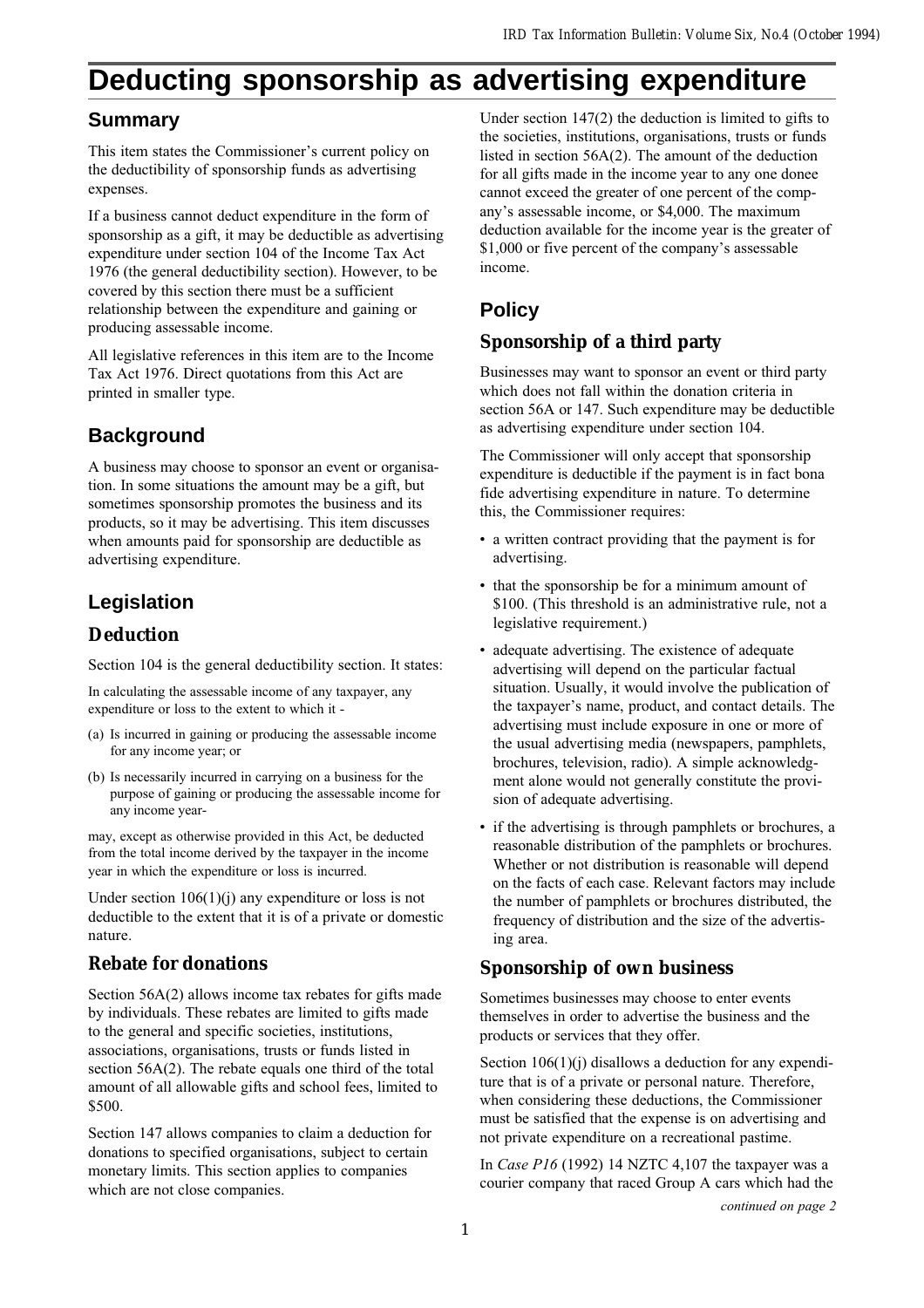#### from page 2

company's logo on them. The taxpayer chose this method of advertising because it believed this would be an ideal way to promote the company's courier service as the business would be associated with speed and efficiency. Another factor in the decision to use car racing was that one of the major shareholders had an interest in the sport, but he was not involved in the sport at the time.

The Court found that the shareholder's interest in motor racing was not the major or dominant factor in the decision. The Court stated that the issue in these cases is whether the expenditure is bona fide advertising expenditure in character, or is wholly or partly expenditure in the pursuance of a recreational pastime. If there are two factors, i.e. business and private, it is necessary to determine which is the dominant one and to apportion the expenditure if necessary. In this case the Court found that the expenditure was business and not private expenditure. In reaching its decision the Court considered several factors:

- The employer hosted clients and customers (both current and potential) at the event and encouraged them to meet the team.
- **GST and door to door sales**

### **Introduction**

This item summarises the legislation relating to GST and credit arrangements under the Door to Door Sales Act 1967.

## **Summary**

Sales of goods and services by door to door salespersons are subject to the provisions of the Door to Door Sales Act 1967. This Act allows a person who purchases goods and services on credit from a door to door salesperson to cancel the transaction within a certain period. The GST Act 1985 (the "GST Act") provides a special time of supply rule for door to door sales. This rule recognises that the sale is not confirmed until the expiry of the cancellation period.

# **Legislation**

When a door to door sale is made, section 5(4) provides that no supply occurs for GST purposes until the purchaser's right of cancellation, allowed under section 7 of the Door to Door Sales Act, has expired.

Section 7(1) of the Door to Door Sales Act allows a purchaser a seven-day cancellation period when the sale has been subject to a written agreement recording certain details. The written agreement must include all of these things:

• a statement advising the purchaser's right to cancel

- The decision to enter car racing was inherently logical from a business point of view.
- The campaign was successful. This was not to say that advertising must have good results to be deductible, but if the results are good then this is an important factor in favour of the expenditure being advertising expenditure.

(A full commentary on Case P16 is contained in TIB Volume Four, No.7.)

The result of this case is unusual in that only one purpose (business) was recognised. When an asset has two purposes, one business and one private, the Commissioner will continue to apportion the expenditure.

When considering deductions for advertising expenditure, each situation will be considered on its facts. The Commissioner must be satisfied that there is a sufficient connection with the income earning process of the business, and that the expenditure is not of a private or domestic nature.

- the vendor's name and address
- the total cost of credit
- the finance rate and payment details.

When there is no written agreement, section 7(3) of that Act allows the purchaser a one-month cancellation period.

Section 9 of the GST Act determines the time of supply rules for GST purposes. Section 9(1) provides the general rule and subsections (2) to (7) of section 9 provide specific rules for certain types of supply. It is important to note that these specific rules set the time of supply regardless of whether a supplier or recipient is accounting for GST on an invoice, payments or hybrid basis. Section 9(2)(b) deems a door to door sale to take place on the day after the purchaser's right of cancellation expires.

#### **Example**

Door to Door Rugs Ltd sells three rugs to John Smith on 30 June 1994. Door to Door Rugs Ltd accounts for GST on a six-monthly basis, and 30 June 1994 is the last day of its current taxable period. The sale is subject to a written agreement which means that John Smith has seven days to cancel the sale.

On the 8 July 1994 John has not cancelled the sale. Door to Door Rugs Ltd must account for GST in the taxable period ending on 31 December 1994.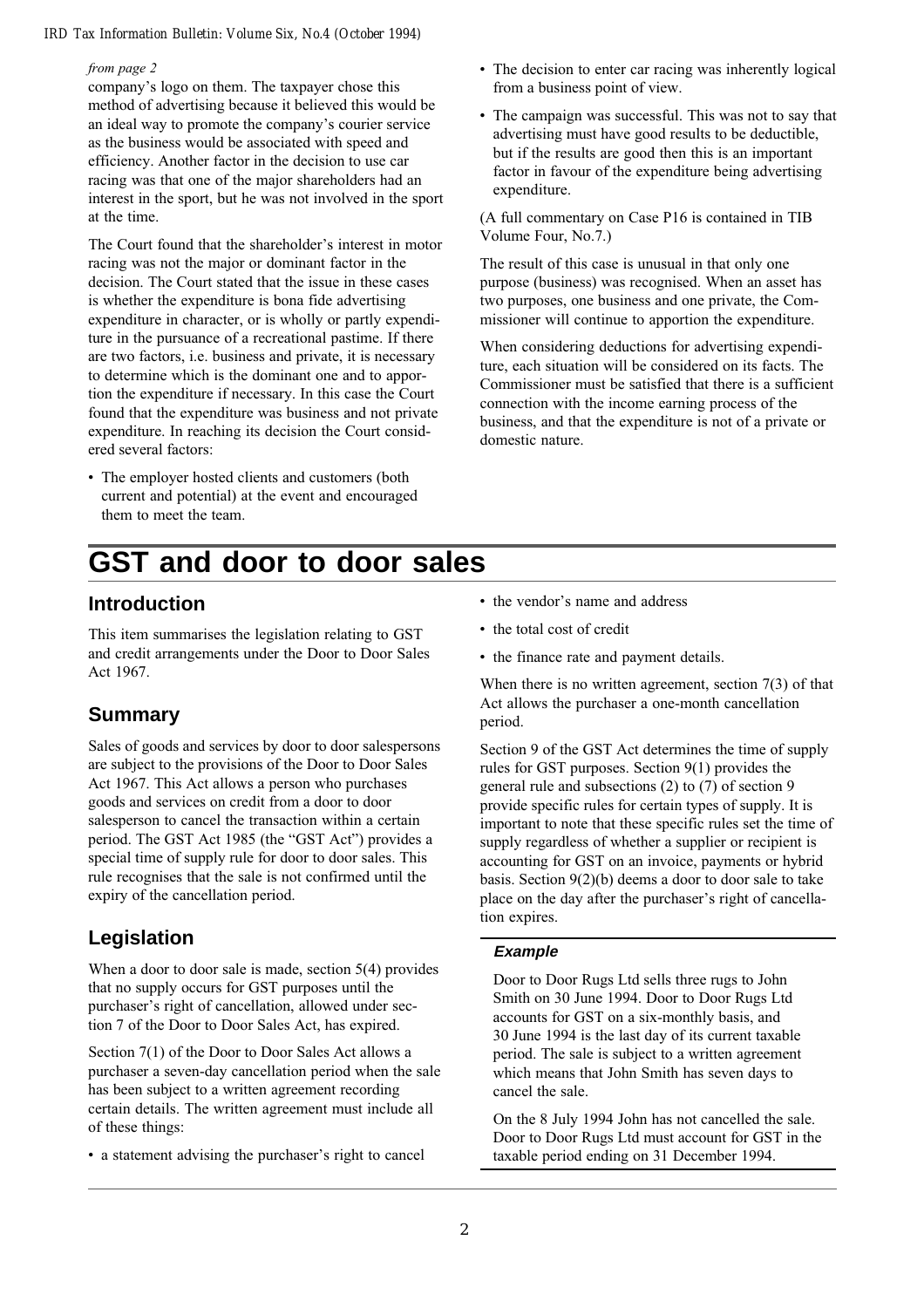# **Spreading of authors' income for tax purposes**

### **Summary**

This item sets out the how the legislation on spreading professional authors' income for tax purposes applies.

All legislative references in this item are to the Income Tax Act 1976.

## **Background**

Section 84 applies when a taxpayer creates a literary, dramatic, musical or artistic work, and grants or assigns his or her interest in the copyright. Section 84 allows income derived from any grant or assignment to be spread over more than one year.

# **Legislation**

Section 84(2) provides for the spreading of income where certain criteria are met.

These criteria are:

- (a) A taxpayer, being an author of a literary, dramatic, musical, or artistic work, assigns the copyright therein wholly or partially, or grants any interest in the copyright by licence; and
- (b) The taxpayer was engaged on the making of the work for a period of more than 12 months.

### **Lump sums**

Section 84(3) is the first spreading provision for lump sum payments received for assigning or granting an interest in copyright, including an advance on royalties.

If an author applies in writing within six years of the end of an income year in which he or she receives a lump sum, the Commissioner may apportion the amount of the payment equally between the year in which the author receives it and:

- the income year immediately preceding that income year (if the work took less than 24 months)
- the two income years immediately preceding that income year (if the time to create the work exceeded 24 months).

### **Other payments**

Section 84(4) also allows income to be spread when the taxpayer receives payments (other than lump sums) for assigning or granting an interest in copyright within two years of the first publication of the work. To spread such income, the taxpayer must apply in writing to the Commissioner within eight years of the first publication. The Commissioner may then apportion the income equally between the year of receipt and the immediately preceding year.

Section 84(6) provides for a spread similar to that for other payments, when authors arrange publication of their own work.

## **Application**

Authors of literary, dramatic, musical, or artistic works that have taken over 12 months to create may spread income from payments for the whole or partial assignment of copyright, or the granting of any interest in the copyright by licence.

The author can deduct expenses incurred in writing a book or other work from the total income in the year in which he or she incurs that expenditure.

Any income that is spread must still be included in the income year in which it was actually derived, when determining assessable income for Family Support purposes.

In applying section 84, the Commissioner has the power to amend any assessment of a taxpayer at any time.

### **Example**

Elspeth S. Cribbler is a professional author. She was commissioned, on a royalty basis, to write a book exploring the recurring use of the bunny motif in children's books. This took three years, and involved the purchase of many children's books and travel to Beatrix Potter's birthplace, to undertake research. Elspeth incurred these costs solely to enable her to write the book. These costs are deductible in the year they were incurred.

The book - "Hot Cross Bunnies - Lost in the Sahara" - was finally published in January of 1991 and became a runaway best-seller.

In February 1991, Elspeth entered and won the Bug Bunny Book of the Year Award, worth \$100,000. In the income year ending 31 March 1991, she had also received advance royalties of \$43,000.

Included in Elspeth's income for 1991 were:

Book Award \$100,000 - (Not able to be apportioned, as not consideration for grant or assignment of interest in copyright. Taxable as a receipt from the practice of the author's profession, vocation or business)

Royalties \$14,333 - (\$43,000 spread over three years, as a lump sum for work over 24 months)

In the income year ending 31 March 1994, Elspeth sold the film rights for \$250,000, and received royalties of \$10,000.

Her assessable income for the income year ending 31 March 1994 included:

Film rights \$83,333 - (\$250,000 apportioned over three years, as this is a lump sum for work over 24 months)

Royalties \$10,000 - (Amount received that year now over two years since first publication of work)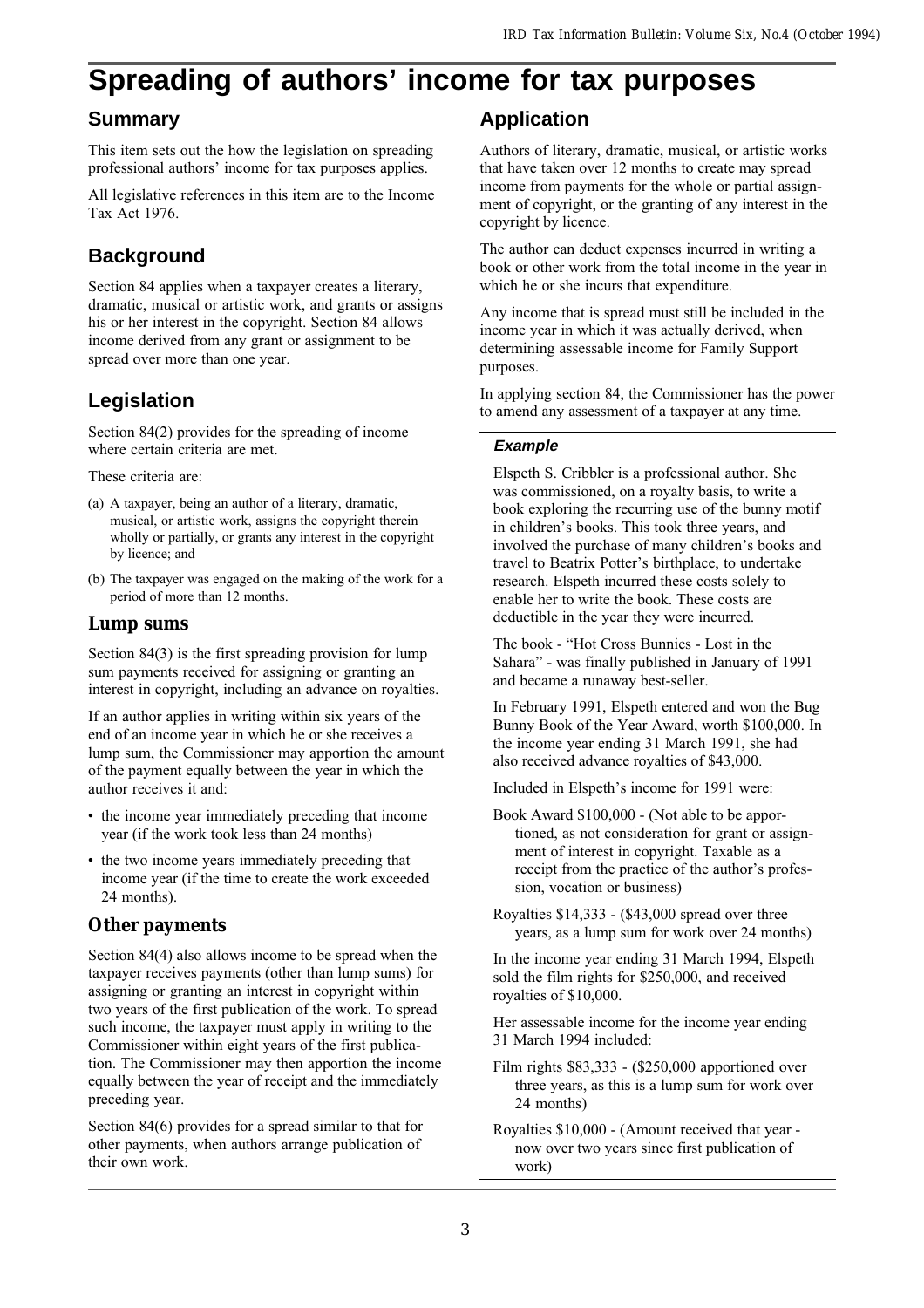# **Ceasing to satisfy the conditions for accounting for GST on payments basis**

### **Introduction**

This item sets out how the legislation applies when a GST registered person who is using the payments basis for GST ceases to satisfy the conditions for using that basis.

# **Background**

When a registered person no longer satisfies the requirements for using the payments basis, the Commissioner must direct the registered person to adopt an alternative accounting basis.

All legislative references in this item are to the Goods and Services Tax Act 1985. Direct quotations from this Act are printed in smaller type.

# **Legislation**

Section 19A(1) sets out the conditions for accounting for GST on a payments basis. It states that:

The Commissioner shall not direct any registered person to account for tax payable on a payments basis under section 19 of this Act unless -

- (a) The registered person is
	- (i) A public authority that is appropriated public money otherwise than pursuant to Mode B or Mode C within the meaning of the Public Finance Act 1989; or
	- (ii) A local authority; or
	- (iii)A non-profit body; or
- (b) In respect of the registered person
	- (i) At the end of any month, the total value of the person's taxable supplies in the period of 12 months then ending has not exceeded \$1,000,000 (or such greater amount as the Governor-General may, from time to time, by Order in Council declare); or
	- (ii) In the period of 12 months beginning on the first day of any month, the total value of the person's taxable supplies is not likely to exceed the amount specified in or under subparagraph (i) of this paragraph; or
- (c) The Commissioner is satisfied that, due to the nature, volume, and value of taxable supplies made by the registered person and the nature of the accounting system employed by the person, it would be appropriate for the person to furnish returns under this Act on a payments basis.

#### Section 19A(2) states:

Where the Commissioner is satisfied (whether by a notification given by the person under section 53 (cb) of this Act or otherwise) that a registered person who has been directed to account for tax payable on a payments basis has ceased to satisfy the conditions set out in paragraphs (a) to (c) of subsection (1) of this section, the Commissioner shall either-

- (a) Direct that the registered person account for tax payable on an invoice basis; or
- (b) If the registered person so requests in writing, direct that the registered person account for tax payable on a hybrid basis.

However, under section 19A(3) a registered person will not have to change from the payments basis of accounting for GST if his or her taxable supplies exceed (or will exceed) \$1,000,000 solely because of one of these reasons:

- The person ceased to carry out any taxable activity, or made a substantial and permanent reduction in the size or scale of the taxable activity.
- The person replaced any plant or capital asset used in the taxable activity.

# **Application**

The Commissioner has no discretion in this matter. When the registered person fails to satisfy the conditions, the Commissioner must direct that person to adopt an alternative basis for accounting.

Under section 19(4), once the Commissioner has directed a registered person to change the basis of accounting, the change is effective from one of these dates:

- the start of the taxable period immediately following the taxable period in which the direction is given
- the date the person registered for GST, if the Commissioner gives the direction before the end of the first taxable period following registration
- the start of any other period that the Commissioner considers equitable, if the Commissioner and the person agree.

Under section 53(1)(cb), once a GST registered person no longer satisfies the conditions for the payments basis, he or she must give the Commissioner written notice within 21 days. GST registered persons commit an offence under section  $62(1)(b)$  if they do not notify the Commissioner when they cease to satisfy the conditions of section 19A.

Section 62(2) provides for a fine of up to \$2,000 on the first occasion on which a person is convicted for such an offence or offences, \$4,000 on the second occasion, and \$6,000 on subsequent occasions.

#### **Example**

Jane and John own a small supermarket in the suburbs. For a number of years their annual sales remained about \$520,000. They have always used the payments basis of accounting for GST.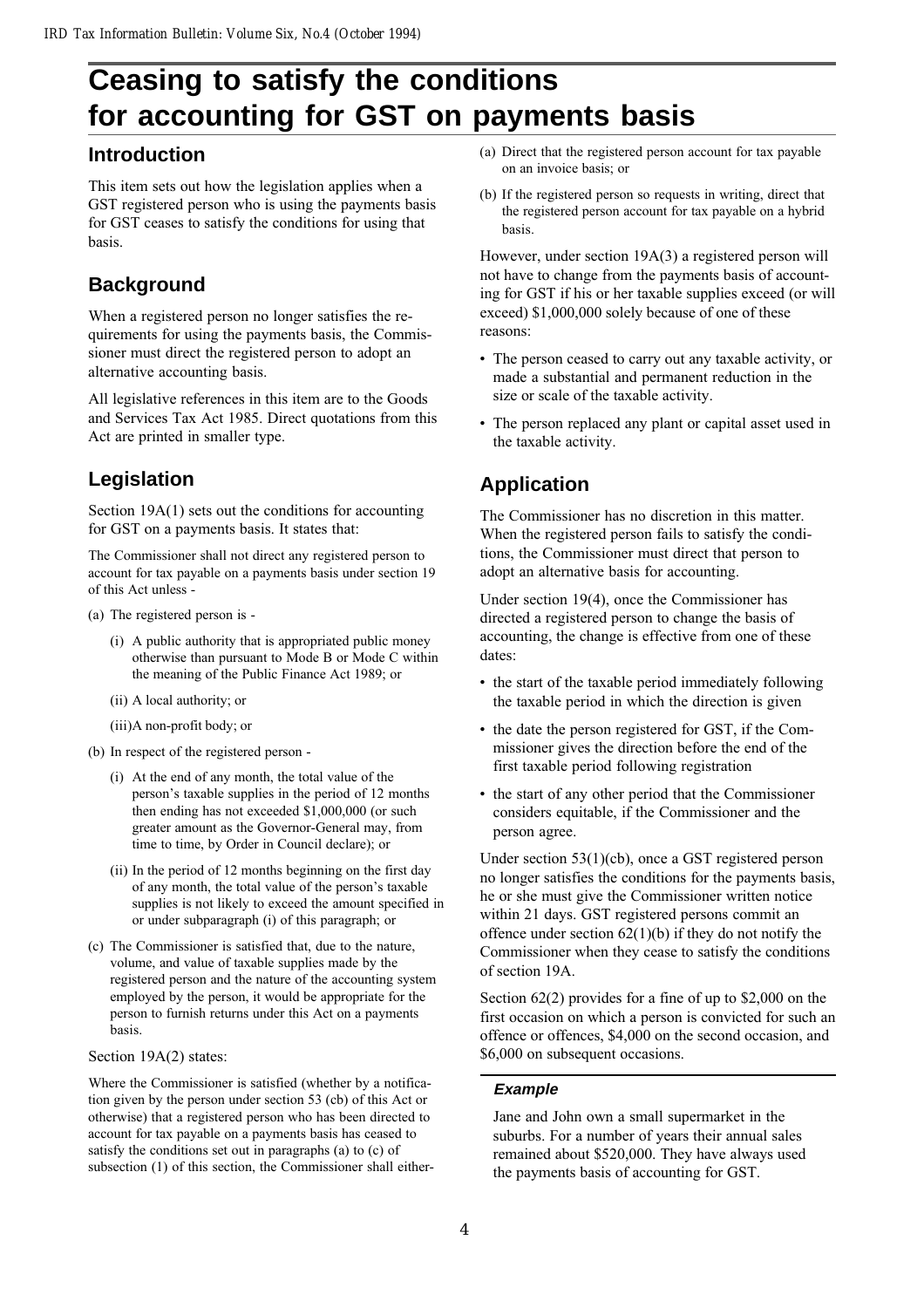Recently, a local builder developed a new subdivision in their area, and business boomed. Monthly sales have jumped to around \$95,000. The business no longer automatically satisfies the conditions for using the payments basis of accounting, as the total value of taxable supplies is likely to exceed \$1,000,000 in the next 12 months.

Jane and John are required to notify the Commissioner of this in writing within 21 days. They may apply to the Commissioner to continue to use the payments basis.

# **Tax treatment of bodies corporate which are constituted under the Unit Titles Act 1972**

### **Summary**

This item states the Commissioner's policy on the tax treatment of bodies corporate which are constituted under the Unit Titles Act 1972. It confirms that these bodies corporate are companies, and taxed as mutual associations for the purposes of the Income Tax Act 1976.

## **Background**

In the early 1970s the development of multi-unit buildings on single lots of land became more common. The flat-ownership schemes which existed were not satisfactory because the Land Transfer Act 1952 was unable to give title to each flat owner because titles were typically issued for individual lots of land.

The Unit Titles Act 1972 was passed to provide a more secure and suitable method of developing multi-unit buildings. Instead of having only one title for the land and the units that are on it, the Unit Titles Act provides for the subdivision of land into units. The proprietors own the units individually and own the common property as tenants in common. The proprietors of the units also become the body corporate.

There is some confusion over how bodies corporate and their income are to be treated for the purposes of the Income Tax Act. This item clarifies the tax status of bodies corporate, and the tax treatment of subscriptions and levies that they receive.

# **Legislation**

### **Income Tax Act 1976**

Section 2 defines "company" as:

any body corporate or other entity which has a legal personality or existence distinct from those of its members, whether that body corporate or other entity is incorporated or created in New Zealand or elsewhere; and includes anything deemed to be a company for the purposes of this Act by any provision of this Act; but does not include a Maori authority.

Under section 61(34), income derived by any association which is not carried on for the purposes of profit or gain and which is prohibited from making any distribution to any proprietor is exempt from tax. This exemption is limited in any income year to \$1,000 of the aggregate of that income.

#### Section 199(2) states:

Where in any income year an association enters into transactions with its members, or with its members and other persons, any profit or surplus arising in that income year from those transactions which would be included in the profits or gains of the association if the transactions were not of a mutual character shall be deemed to be profits or gains arising from those transactions and, subject to the deduction allowed under subsection (3) of this section, to be assessable income of the association derived in that income year (such an association being referred to in this section as an association to which this section applies).

Section 199(3) allows a rebate to the association of the lesser of the amount of rebates paid to the members or the amount of profits attributable to member transactions.

#### Section 199(10)(d) states:

Every reference in this section to transactions as being transactions of an association with its members or transactions of members of a association with the association and as being, in either case, transactions that are taken into account in calculating the assessable income of the association shall be taken as a reference to transactions of any one or more of the following classes, namely:

- ...
- (d) The supply of services by the association to a member of the association:

### **Unit Titles Act 1972**

Section 12(1) states that the registered proprietors of the land to which a unit plan relates shall become a body corporate.

#### Section 15(3) states:

The body corporate may, pursuant to a resolution of the proprietors, distribute any money or personal property in its possession and surplus to its current requirements among the proprietors for the time being according to their unit entitlements.

continued on page 6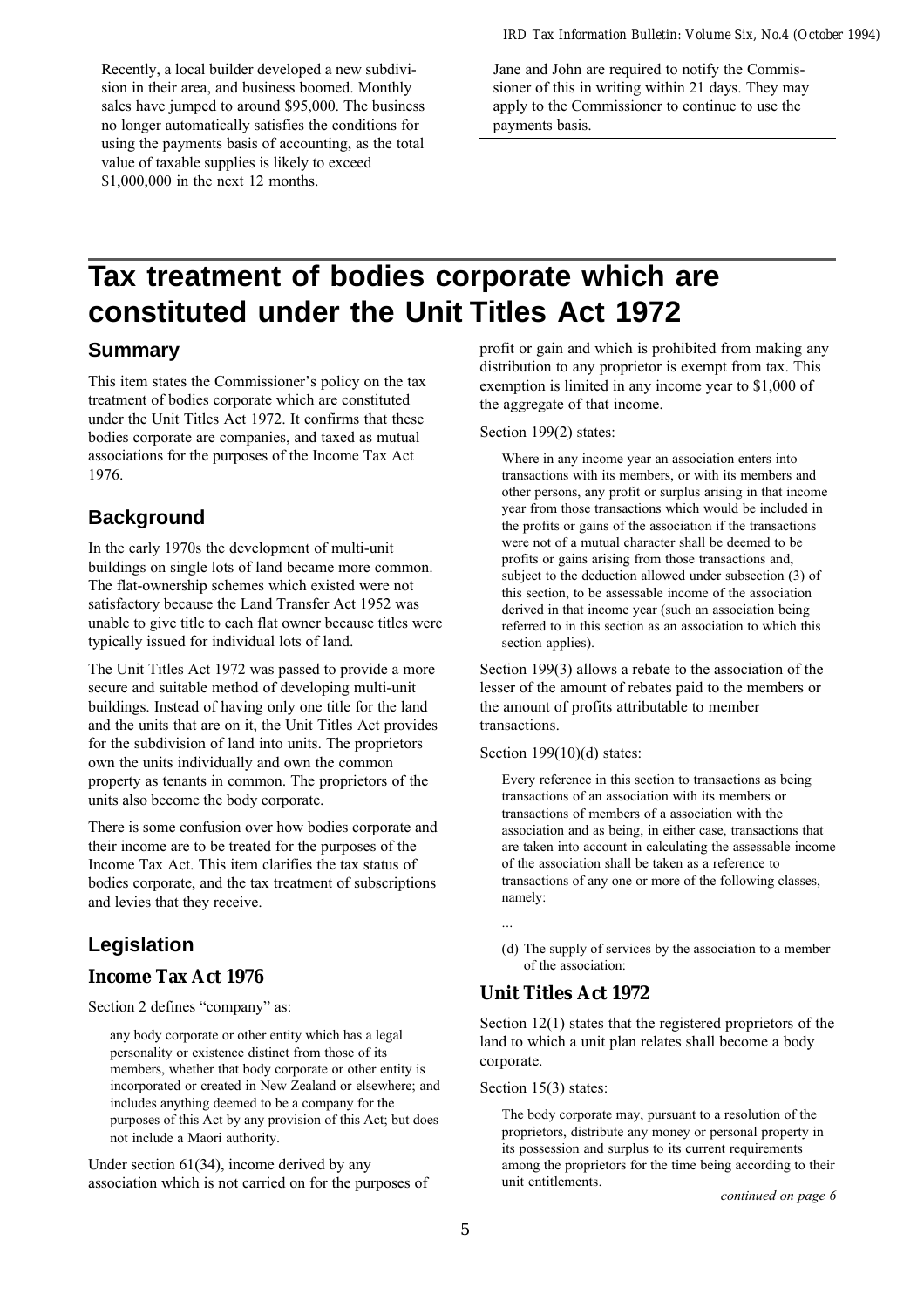**Policy** from page 5

### **Whether bodies corporate are companies**

The Commissioner considers that bodies corporate under the Unit Titles Act fall within the definition of a company in the Income Tax Act. The reason for this is that the definition of company for income tax purposes is deliberately wide and is intended to cover many types of entity. A body corporate under the Unit Titles Act is an entity with a separate legal status, and it falls within the wide definition of company in the Income Tax Act.

### **Assessability of subscriptions and levies**

Most body corporate income comes from subscriptions and levies which the body corporate uses for maintenance, repairs, management, and other outgoings on the building. The body corporate levies proprietors to cover existing expenses and also to cover future expenses. Generally, the amount of money levied will be the amount that the body corporate believes is necessary to cover expenses. Because amounts are levied for future expenses, the body corporate holds them until it needs them, so the money may be invested to produce investment income.

The Commissioner considers that bodies corporate are mutual associations. As such they are subject either to section 199 of the Income Tax Act or, if that section does not apply, to the common law mutuality principle. (This principle was discussed in TIB Volume Four, No.8 (April 1993)).

Profits from the supply of services by a mutual association to its members are assessable income under section 199. Case 32 (1978) 2 TRNZ 603; 3 NZTC 60,312 discusses the type of transaction with association members that falls within section 199. It holds that levies which are paid in return for general services for the mutual benefit of members are not member transactions under the section. These amounts are covered by the common law principle of mutuality, and are not assessable.

The Commissioner considers that Case 32 applies to the particular situation where a body corporate levies its proprietors for general amounts for expenses for the current year or following years. These amounts are not subject to section 199, and are not assessable.

If the body corporate levies proprietors during the year to pay for a specific service these amounts are covered

by section 199. Any profit or surplus which arises from this type of transaction is assessable under section 199(2). However, a deduction is allowed to the body corporate of the lesser of the amount of rebates paid to the members or the amount of profits attributable to member transactions.

There is a common misconception that amounts received by bodies corporate are not assessable as income because bodies corporate are non-profit organisations and therefore, any income less than \$1,000 is exempt under section 61(34) of the Income Tax Act. Section 61(34) only applies to bodies that are prohibited from making any distributions to any proprietor, member, or shareholder. Bodies corporate are permitted by section 15(3) of the Unit Titles Act to distribute money and personal property to the proprietors. Therefore a body corporate's income is not exempt under this section.

#### **Example**

At 1 April 1993 a body corporate has \$15,600.

Between 1 April 1993 and 31 March 1994 the body corporate receives and spends the following amounts:

#### Receipts

| Subscriptions and levies - general  | \$10,000 |
|-------------------------------------|----------|
| Subscriptions and levies - specific | \$10,000 |
| Interest                            | 900      |

#### Expenses

| Providing specific services |          |
|-----------------------------|----------|
| to proprietors              | \$10,000 |

Of the amounts received for the 1993/1994 year:

- Interest of \$900 is assessable. The bank will have deducted resident withholding tax which can be credited against the tax payable on the interest.
- The specific subscriptions and levies of \$10,000 are not assessable because \$10,000 was fully used to provide specific services during the year. No profit arose so there is no tax to pay under section 199.
- The remaining \$10,000 was set aside with the other \$15,600 to provide for general services in the future. It is not assessable under the common law mutuality principle.

# **Payments made by instalments accounting for GST on payments basis**

### **Introduction**

This item sets out how the special time of supply rules apply to payments by instalments, periodic payments, and hire purchase payments.

All legislative references in this item are to the Goods and Services Tax Act 1985 unless otherwise stated. Direct quotations from this Act are printed in smaller type.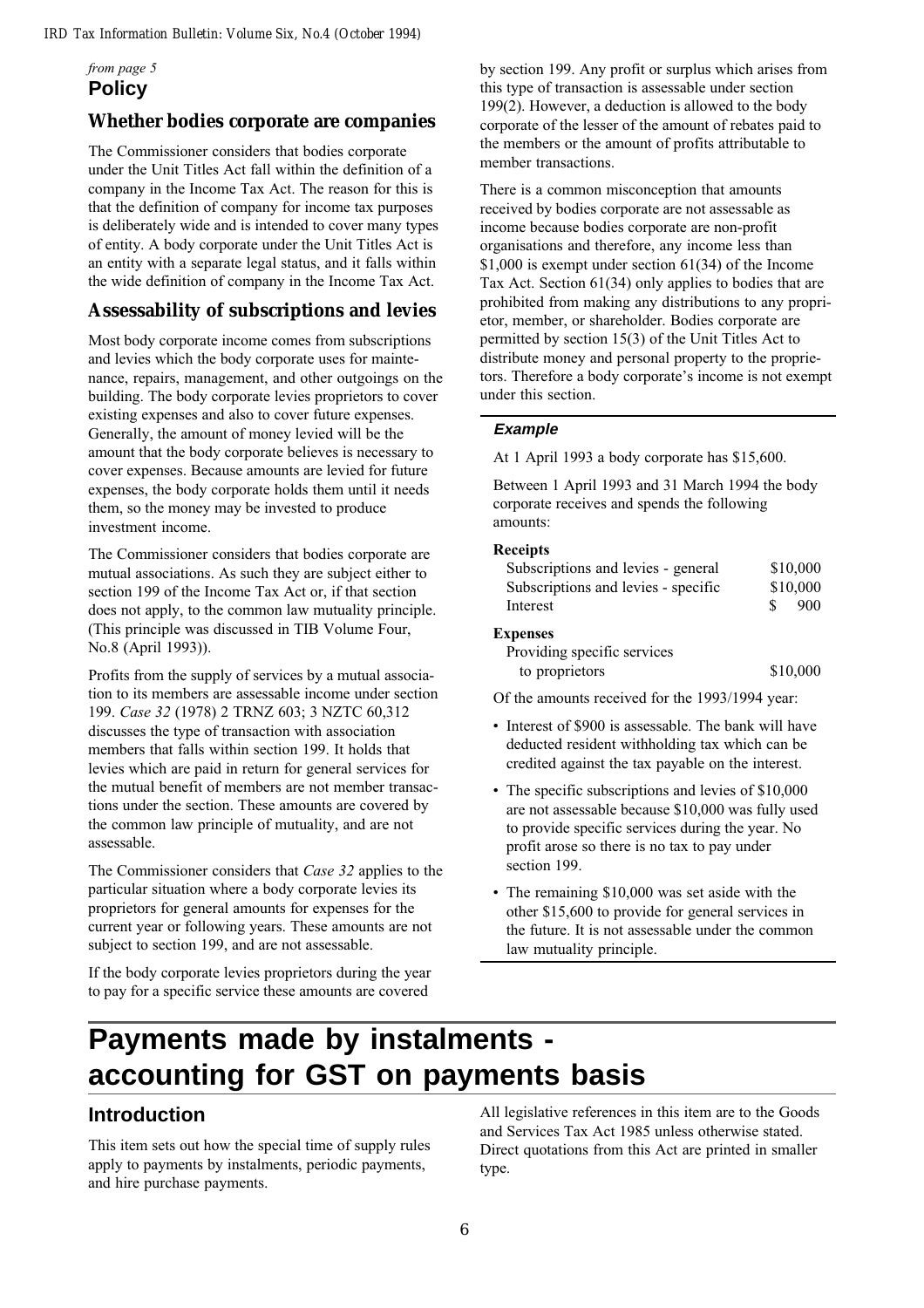# **Background**

There has been some confusion about how the time of supply rules apply to registered persons who account for GST on instalment payments using the payments basis.

# **Legislation**

Section 9(1) provides that, for the purposes of the Act:

a supply of goods and services shall be deemed to take place at the earlier of the time an invoice is issued by the supplier or the recipient or the time any payment is received by the supplier, in respect of that supply.

This is the usual time of supply rule. The Act also provides different rules in certain situations. These rules take priority over the usual time of supply rules.

Sections 9(2) and (3) contain the special time of supply rules. Section 9(3) deems when a supply takes place in situations where payments are made by instalments, periodically, or under a hire purchase agreement. In summary, it provides that:

- When goods are supplied under an agreement to hire, or services are supplied under a periodic payment agreement or enactment, for each successive supply the time of supply is the earlier of when a payment is either due or received.
- When goods are supplied progressively or periodically under an agreement or enactment under which payment for the goods is due in instalments or periodically, the time of supply is the earliest of when each payment falls due, when the payment is received, or when an invoice is issued for the progress payment.
- When goods are supplied for a building or engineering work under an agreement or enactment under which payment for the goods is due and payable in instalments or periodically in relation to the progressive nature of that building or engineering work, the time of supply is the earliest of when each payment falls due, when the payment is received, or when an invoice is issued for the progress payment.
- When goods are supplied under a hire purchase agreement (as defined by the Hire Purchase Act 1971) section 9(3)(b) of the Goods and Services Tax Act states that the time of supply is the time the parties enter into the agreement.

Under the Hire Purchase Act 1971, a "hire purchase agreement" means:

- an agreement by which the supplier lets or hires goods with an option to purchase; and
- an agreement for the purchase of goods by instalment payments under which the person who agrees to purchase the goods has possession of them before paying the total amount.

The definition excludes agreements which are not made at retail, and agreements in which ownership in the goods passes at the time of the agreement or of delivery.

# **Application**

## **Accounting for GST on payments basis**

The time of supply rules dictate when a supply is deemed to be made. Sections 20(3) and (4) specify when a registered person should account for GST on a supply.

Generally, a registered person on the payments basis must account for GST on payments when he or she receives them. However, when there is a specific time of supply rule the treatment may differ.

### **Hire purchase agreements**

Under sections  $9(3)(b)$  and  $20(4)(b)(ii)$ , a supplier who accounts for GST on the payments basis must account for output tax on the total cash value of goods and services that he or she supplies under a hire purchase agreement during the taxable period in which the parties enter into the agreement.

Under sections  $9(3)(b)$  and  $20(3)(b)(iii)$ , a recipient who accounts for GST on the payments basis must account for input tax on the total cash value of goods and services supplied under a hire purchase agreement during the taxable period in which the parties enter into the agreement.

### **Periodic payments or instalments**

Under sections  $9(3)(a)$  or (aa) and  $20(4)(b)(i)$ , a supplier who accounts for GST on the payments basis must account for output tax on supplies he or she makes in the taxable period in which the supply is deemed to take place, to the extent that payment has been received for the supply.

Under sections  $9(3)(a)$  or (aa) and  $20(3)(b)(i)$ , a recipient who accounts for GST on the payments basis must account for input tax on supplies in the taxable period in which the supply is deemed to have taken place, to the extent that payment has been made for the supply.

### **Example**

Mary is a registered person for GST purposes and accounts for GST on the payments basis. She buys a steriliser for her hairdressing salon on hire purchase. The cash price is \$1,000 including GST. The hire purchase price, including interest, is \$1,150, divided into 12 monthly payments of \$95.83.

Mary and the retailer enter into the agreement on 15 January 1994. In her next GST return, Mary claims a GST input credit on the GST component of the total cash price of the steriliser of \$111.11 (1/ 9th of the total cash price). The retailer accounts for GST on a payments basis also. He must return \$111.11 (1/9th of the total cash price) in his next return.

Mary also hires a television set for \$45 per month to entertain her clients. She claims GST input tax of \$5 (1/9th of the payment) on the amount paid per month to the television hire company.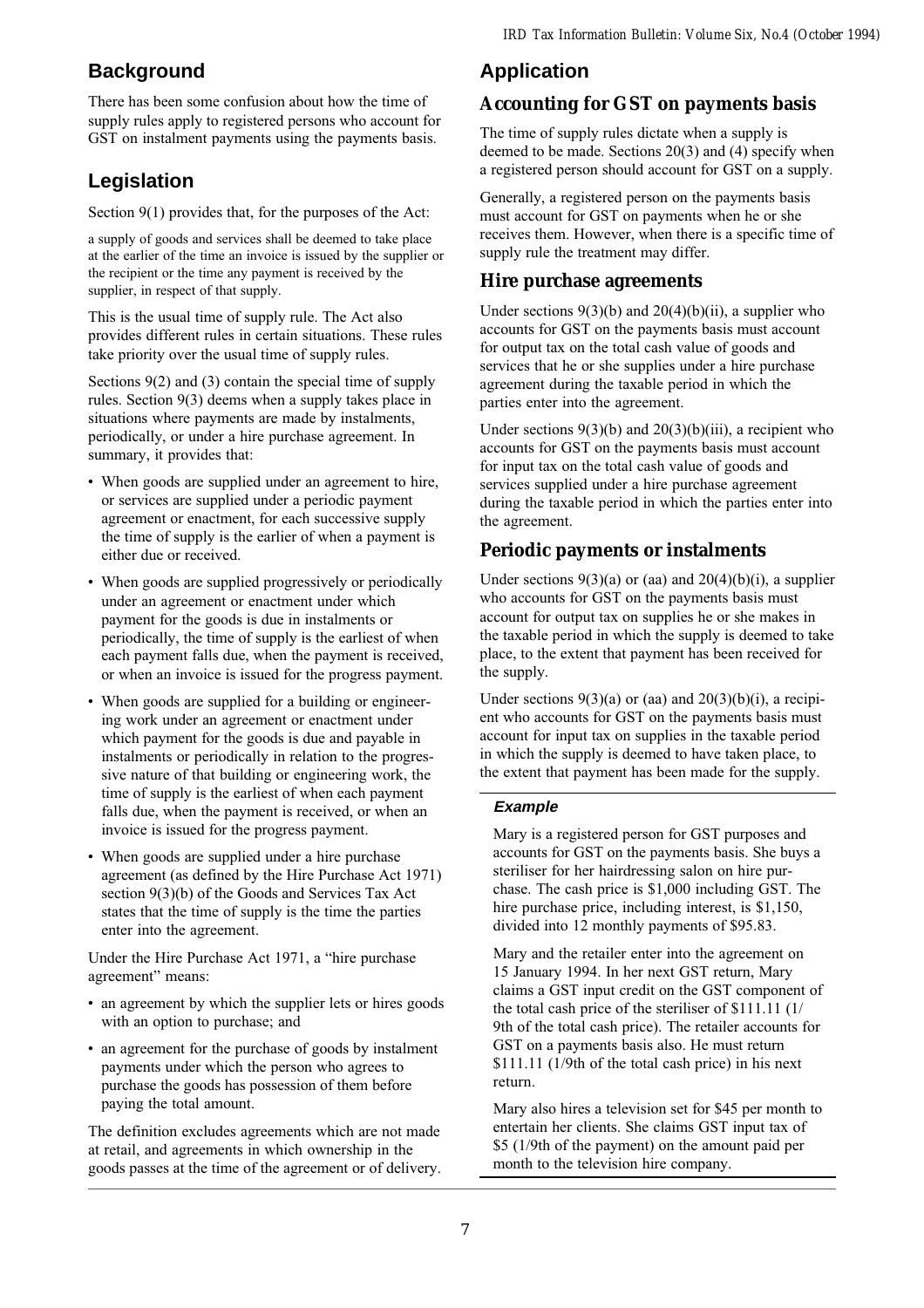# **Personal sickness or accident insurance policies and loss of earnings insurance policies (individual policies only)**

### **Summary**

This item states the Commissioner's new policy on the income tax treatment of personal sickness or accident (PSA) insurance policies and loss of earnings insurance policies. The policy set out in this item only applies to insurance policies taken out by an individual which provide cover for that individual.

A benefit received under a PSA policy is exempt from income tax, and premiums paid for a PSA policy are non-deductible. The Commissioner's view is that PSA policies are policies which provide for payment of a sum(s) which is specified in the insurance policy and which is payable if the insured person is incapacitated as a result of an accident or sickness.

Income received under a loss of earnings policy is assessable and the premiums are deductible. The Commissioner's view is that loss of earnings policies are policies which provide for benefits calculated with reference to income lost by the insured as a result of incapacitation. A payment under such a policy may be calculated with reference to lost income even if there is a maximum or minimum amount payable under the policy. This last point is a change from our previous policy.

This policy replaces our previous policy on these types of insurance policies published in TIB Volume Two No.5 (December 1990). It applies from the dates shown under the "application" heading on page 10.

Legislative references in this item are to the Income Tax Act 1976. Direct quotes from this Act are printed in smaller type.

# **Background**

### **Assessable and exempt income**

PSA policies and loss of earnings policies both provide the insured with benefits in the event that the insured becomes disabled, sick or sustains a loss of earnings or profits as a result of disablement or sickness. Some of these payments are exempt from tax.

#### Section 61(40) exempts:

Income derived by any person, in respect of any period of incapacity for work, from any payment received by him by way of a benefit under a personal sickness or accident policy of insurance, not being a payment calculated according to loss of earnings or profits:

There are three features of this exemption:

- income is derived from a PSA policy
- the income is derived during a period of incapacity for work
- the payment is not calculated according to loss or earnings or profits.

If a payment is calculated according to loss of earnings of profits, it will not be exempt. For tax purposes, a distinction must be made between payments calculated according to earnings and other payments.

### **Deductions**

Under section 104, expenses can be deducted from assessable income to the extent to which they meet either of these conditions:

- they are incurred in gaining or producing the assessable income for any income year
- they are necessarily incurred in carrying on a business for the purpose of gaining or producing the assessable income for any income year.

We discuss the deductibility of premiums after the discussion on the assessability of amounts received.

# **Policy**

To discuss the tax treatment, we need to differentiate between three types of policies:

- PSA policies under which all benefits are exempt
- Loss of earnings policies under which all benefits are assessable
- Mixed policies under which some benefits are exempt and some are assessable.

This policy statement only applies to insurance policies that provide cover for the person who holds the policy.

## **PSA policies**

The Commissioner's view is that benefits payable are not calculated according to loss of earnings or profits if they are specified as dollar amounts in the policy. We also consider that payment of hospital costs is a benefit which is not calculated according to earnings. Both of these benefits are exempt from income tax. In this item we refer to an insurance policy which provides for these types of benefit as a PSA policy.

If the policy specifies that a certain dollar amount is payable, the amount payable may be a lump sum based on a scale which varies according to the disability suffered by the insured person, or it may be a series of payments payable during a period of incapacity for work. For example, the insured person may receive \$10,000 for the loss of a hand, or \$500 a week during a period of incapacity for work.

The amount payable may be based on the insured person's earnings or profits at the time the policy is taken out. However, if it is, that amount must not vary during the course of the policy in relation to variations in the insured person's actual or expected earnings or profits. A policy will still be an exempt PSA policy if it provides that the amount payable will vary in relation to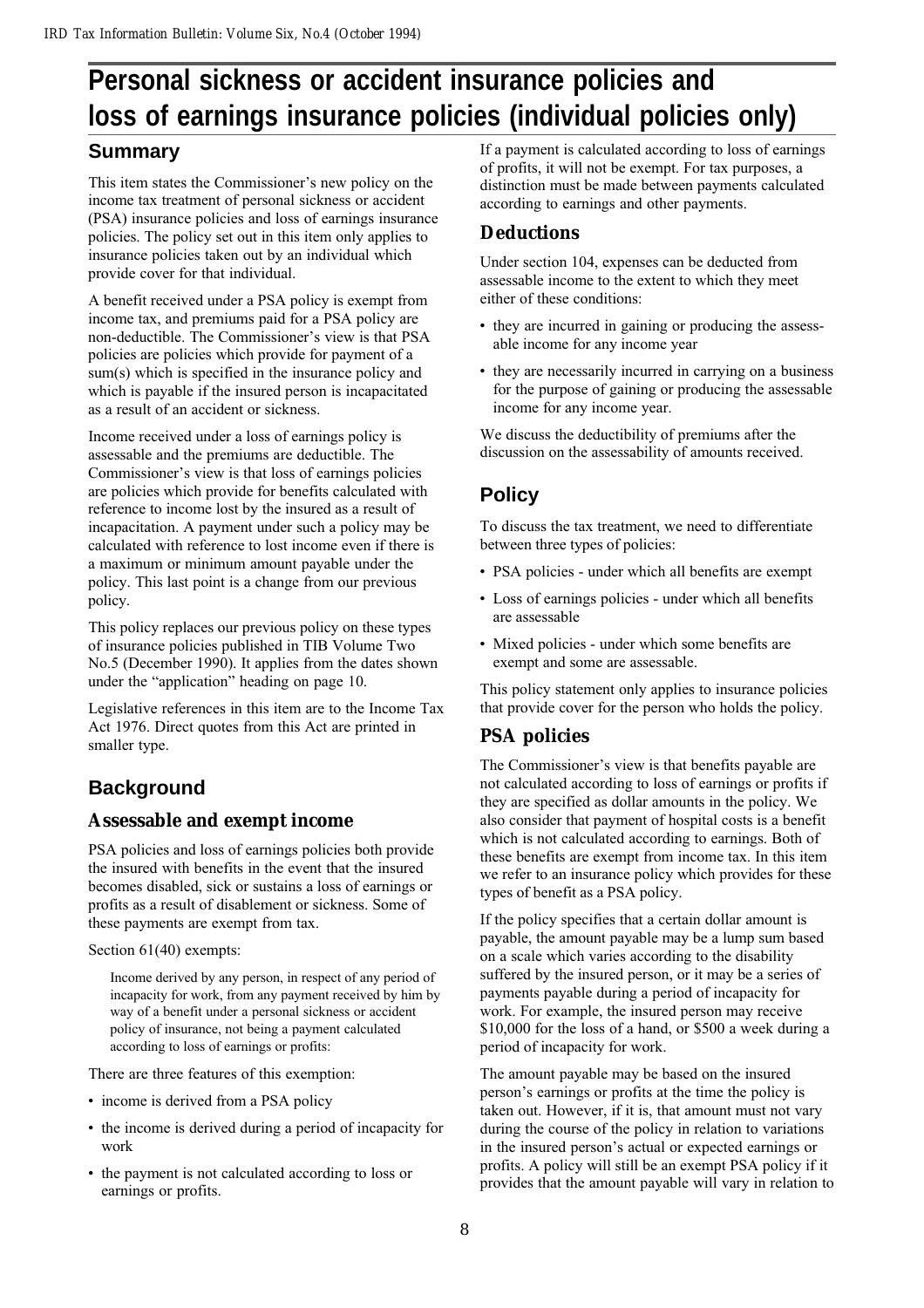the Consumer Price Index or some other measure which is unrelated to the insured person's income earning process.

A policy which provides for benefits payable which are a percentage of the person's earnings at the time of a claim is not an exempt PSA policy.

An insurance policy may provide that premiums do not have to be paid during incapacity. The Commissioner considers that this benefit does not have income tax consequences. It is simply a reduction of a private expense and does not give rise to income.

### **Loss of earnings policies**

The Commissioner's view is that a loss of earnings or profits insurance policy is one under which benefits are calculated with reference to income lost by the insured as a result of incapacitation. Benefits from this type of policy are assessable. In this item these policies are called loss of earnings policies.

At the time the insured person makes a claim, the insurance company will require evidence of the amount of earnings or profits lost or expected to be lost, before it will make any payment. The insurance company will only pay out the amount of loss proven, subject to any limitations in the policy.

The policy may provide that a maximum or minimum benefit is payable. For example, the policy may say that the maximum amount payable each week is the lesser of earnings lost for that week and \$1,000.

The Commissioner's former policy, set out in TIB Volume Two No. 5 (December 1990), was that an insurance policy would only be viewed as a loss of earnings policy if the benefits were solely related to the taxpayer's prior income. If the benefits were limited to a maximum or minimum amount, the Commissioner viewed the policies as PSA policies, and the benefits were exempt. This aspect of the Commissioner's policy has changed. There are commercial reasons for limiting the insurer's liability under loss of earnings policies. A limit on the insurer's liability does not necessarily mean that benefits payable under an insurance policy are not calculated according to earnings.

### **Mixed policies**

Some policies provide for both types of benefits. For example, a policy might provide for an amount based on lost earnings and a lump sum amount payable for permanent disability or hospital benefits.

Benefits received will be exempt to the extent to which they are benefits of the type discussed under "PSA" policies" above. Benefits will be assessable to the extent to which they are benefits of the type discussed under "Loss of earnings policies" above.

## **Distinguishing features**

To determine whether a policy is an exempt PSA policy or an assessable loss of earnings policy, the Commissioner will look for the following features:

### **PSA policy**

- Benefits payable under the policy will be of any one of these types:
	- a lump sum or sums based on the severity of disability sustained or sickness contracted
	- a lump sum or sums based on hospital costs
	- periodic payments of the amount specified under the policy and payable during the period of incapacity.
- The specified payments may be the same amount that the insured earns at the time the policy is taken out, but if so, this amount cannot rise or fall in line with changes in earnings or profits over the term of the policy. The specified payments may vary in relation to an unrelated source such as the Consumer Price Index.
- The insurer will not require proof of loss of earnings or profits as a condition of payment.
- The policy may require proof of accident or sickness.

### **Loss of earnings policy**

- The amount payable under the policy must be calculated with reference to earnings or profits lost by the insured as a result of incapacitation. However, the policy may provide that the insurance company has a maximum or minimum liability, i.e., the benefits payable under the policy may be capped. The cap may be a set figure or a percentage of the insured's earnings or profits in a period before incapacitation.
- The insurer will require proof of loss of earnings or profits.

## **Deductions**

Premiums are deductible if they are incurred in the course of gaining or producing assessable income. This means they are deductible if they are incurred to maintain a process which earns assessable income.

Premiums paid under a PSA policy are not deductible because they are not incurred to maintain a process which earns assessable income.

Premiums paid under a loss of earnings policy are deductible, whether the policy holder is an employee or is self-employed. They are incurred to maintain a process which earns assessable income. Section 105 (which prohibits employees from claiming deductions for expenditure incurred in gaining or producing employment income) does not apply because the premiums are not incurred in gaining or producing 'income from employment', as that phrase is defined in section 105.

Premiums paid under most mixed policies must be apportioned on the basis of the benefits payable. Premiums will be non-deductible to the extent to which they relate to benefits paid under PSA policies. Premiums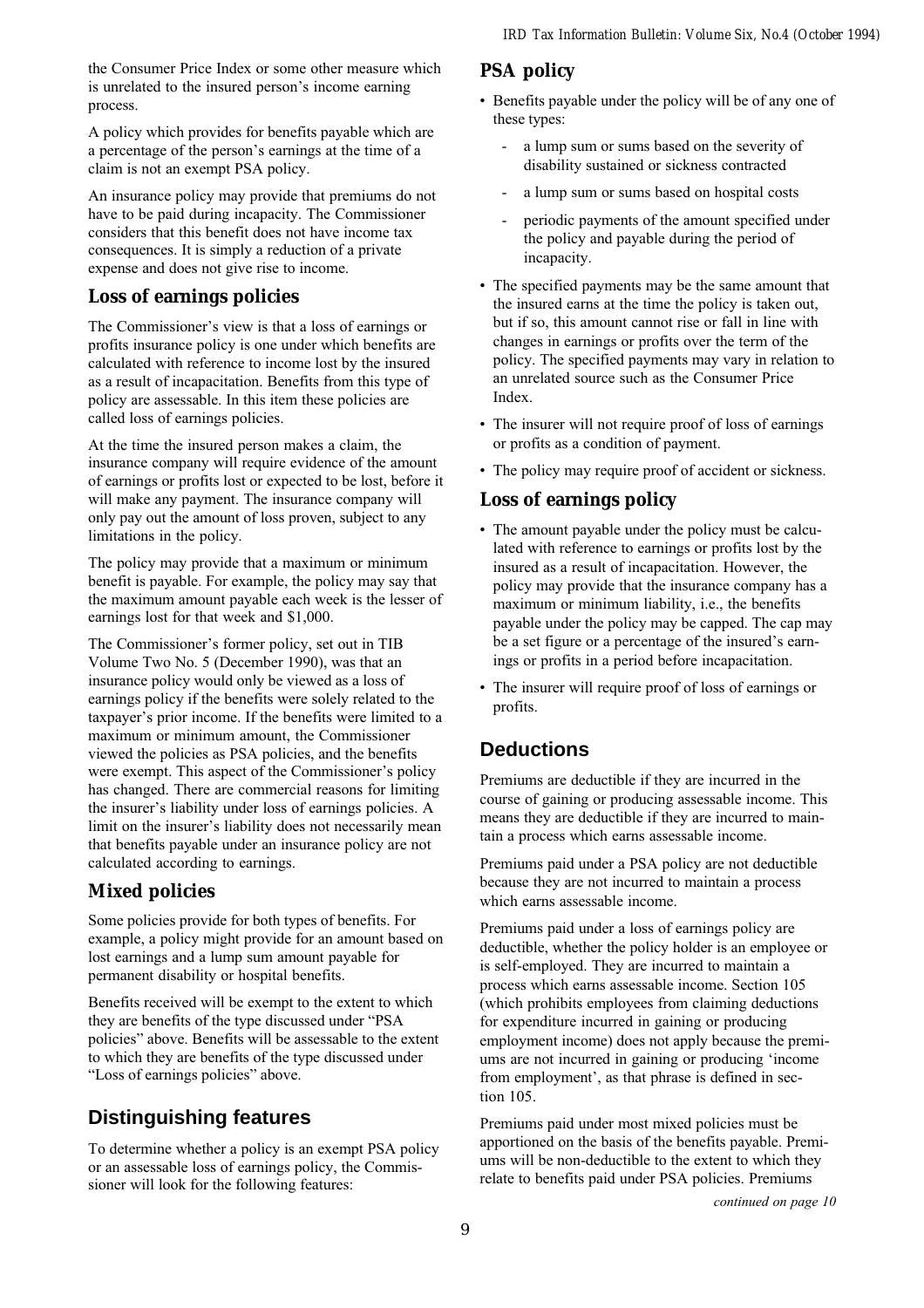#### from page 9

will be deductible to the extent to which they relate to benefits paid under loss of earnings policies.

The Commissioner accepts that under some mixed policies, only a negligible amount of each premium relates to a flat sum benefit and the rest of the premium relates to benefits calculated according to loss of earnings or profits. If the amount of a premium which is paid for flat sum benefits is two percent or less, the whole of each premium can be deducted.

Your insurance company should be able to assist in apportioning premiums, and also in identifying those mixed benefit policies where only two percent of each premium is paid for flat sum 'PSA' benefits.

### **Application**

This policy will apply to all new insurance policies entered into on or following 1 November 1994, and to all existing policies from their first annual renewal date on or following 1 November 1994. This policy replaces our previous policy published in TIB Volume Two No 5 (December 1990) from those dates.

If you are unsure about whether a particular policy is exempt you can inquire at your Inland Revenue district office.

#### **Example 1**

Rachel Graphics is a self-employed commercial designer. She is concerned that she may not be able to meet her outgoings if she is sick or disabled for an extended period. She takes out an insurance policy which has the following terms:

- If she becomes disabled as a result of accident or sickness, she will be entitled to receive the benefits under the policy.
- The benefits are payable after a waiting period of one month from the date of receiving medical advice in respect of the disability.
- The weekly benefits payable are the lesser of \$800 and her average weekly profits in the previous six months.
- She will be required to show proof of her earnings in the last six months before benefits are payable.

Under the new policy we consider that this is a loss of earnings policy. The benefits payable indemnify Rachel, up to a maximum amount, for the profits she will lose as a result of being disabled. She will have to provide proof of her earnings before she is entitled to any benefits.

She can deduct the premiums and must return any benefits as income.

#### **Example 2**

Wiremu Drawer is an employee in a plumbing business. He takes out a policy which provides for the following benefits.

The lesser of these two amounts:

- 1. The "amount of cover", which is a dollar amount specified in a schedule to his policy
- 2. Eighty percent of "average weekly income". Average weekly income is the higher of these two amounts:
	- the weekly average in the 12 months prior to disability
	- the weekly average in any 12 months in the three years prior to disability.

Premiums are not payable during the period he is disabled and claiming under the policy.

Under the Commissioner's new policy, this is a loss of earnings policy. Benefits are calculated at the time of claim with reference to earnings. Wiremu is assessable on benefits he receives, and can deduct the premiums he pays.

The premium waiver benefit does not give rise to income and has no tax consequences.

Note that under the previous policy which applies to insurance policies entered into before 1 November 1994, the policy is an exempt/non-deductible PSA policy because the benefits are capped.

#### **Example 3**

Robyn Scribbler is a freelance promoter. Under her policy she is entitled to exactly the same benefits as Wiremu in Example 2. If she is partially disabled, those benefits are reduced according to the amount she is able to earn. In that situation, the benefits she receives under the policy are called "recovery" benefits".

She is also entitled to a hospitalisation benefit. The hospitalisation benefit covers certain hospital costs for a limited period, if Robyn is hospitalised. Her insurance company have advised her that only one percent of each premium relates to the hospitalisation benefit.

All of the benefits except for the hospitalisation benefits are assessable. The recovery benefit is the assessable benefit offset by Robyn's earnings when she is only partially disabled. It is assessable because it is calculated according to her lost earnings.

The hospitalisation benefit is not calculated according to earnings and is exempt.

Robyn can deduct all of her premiums, because only one percent relates to the exempt hospitalisation benefits.

#### **Example 4**

Ryan Painter, who is a signwriter employed by a company, takes out a policy which provides for a number of different benefits: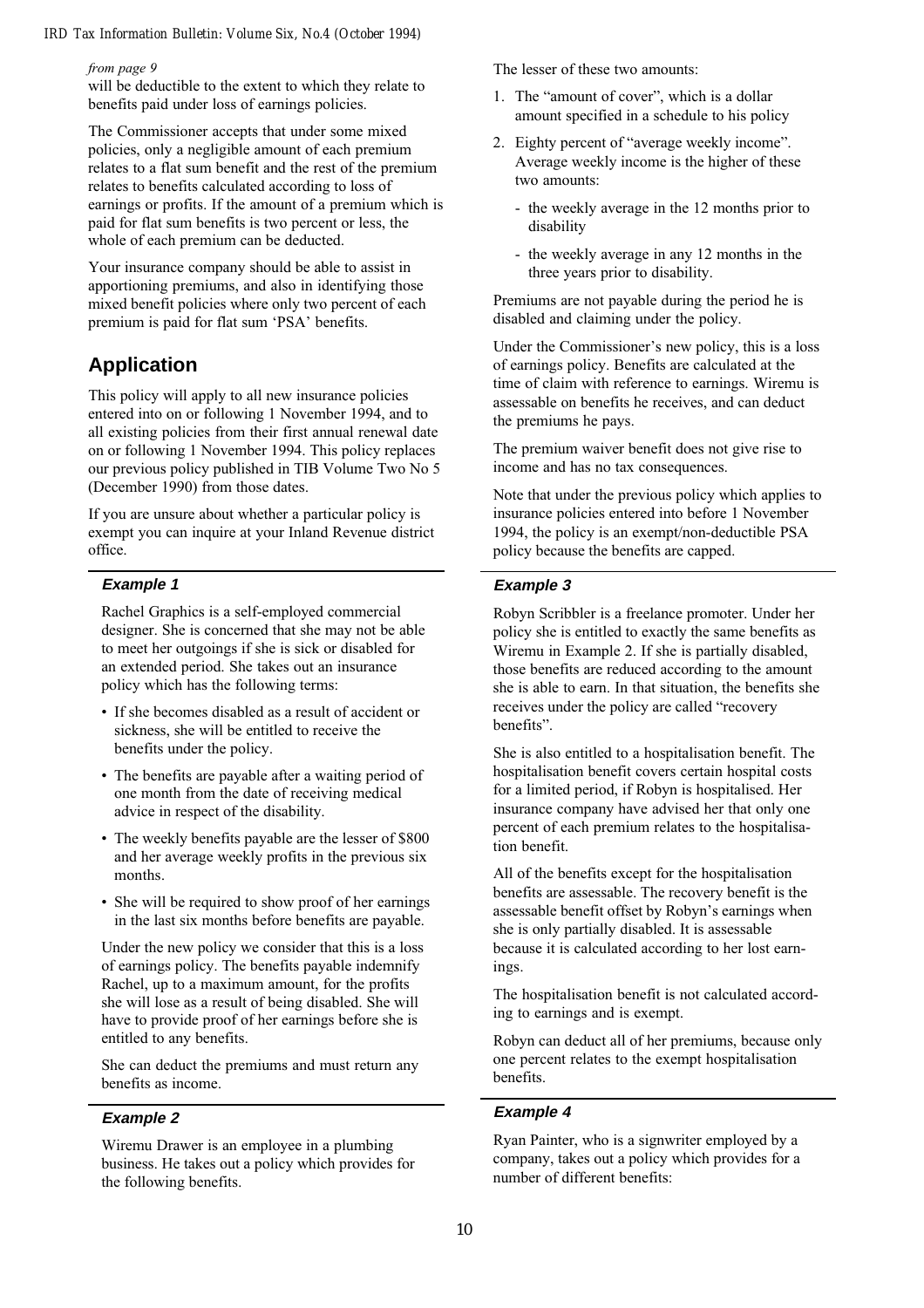- Weekly benefits for temporary total incapacity. This benefit is \$400 a week for the first 11 weeks of incapacity.
- Weekly benefits for permanent total incapacity. This benefit is the lesser of \$600 and a percentage of Ryan's average weekly income in the year prior to incapacity. It is paid after 12 weeks of incapacity.
- Hospital expenses.
- Capital benefits for permanent loss. This benefit is a percentage of a lump sum specified in the insurance contract and varies in relation to the physical disability suffered.

The weekly benefits for temporary total incapacity are periodic payments of the amount specified under the policy, so they are exempt. The hospital expenses benefit and capital benefits for permanent

loss are also amounts specified under the policy, so they are also exempt.

The weekly benefits for permanent total incapacity are calculated according to earnings, so they are assessable.

The premiums are non-deductible to the extent they are paid for the exempt benefits, and deductible to the extent they are paid for the weekly benefits for permanent total incapacity. Ryan's insurance company has advised him of the percentage of each premium which relates to the exempt and assessable benefits. In this example, the portion of premiums which relate to the non-assessable benefits exceed two percent of the total premiums. The portion of premiums which Ryan can claim as deductions must reflect the apportionment advised by the insurance company.

### **Correction: NZ Superannuitants receiving overseas government pensions**

In TIB Volume Five, No.13 (June 1994), we published an article on overseas pensions received by NZ superannuitants.

There was a mathematical error in example 3 on page 2 of that item. The second half of the example should have read as follows: (corrections are underlined)

Net NZ superannuation is:

 $a - (b - c)$ 

"a"  $=$  \$1,000

| $b = 24\% \times (\$11,000 + \$1,000 + \$8,000),$ |  |             |
|---------------------------------------------------|--|-------------|
| less low income rebate                            |  | $=$ \$4,365 |
| $c = 24\% \times (\$11,000 + \$8,000),$           |  |             |
| less low income rebate                            |  | $=$ \$4,085 |
| Net NZ superannuation                             |  | $=$ \$ 720  |

In this example the surcharge exceeds the net NZ superannuation. The maximum surcharge payable is the amount of the net NZ superannuation - \$720.

## **Paying FBT yearly - no change in base interest rate**

There will be no change to the base rate which is used to calculate interest payable by employers who have elected to pay fringe benefit tax on an annual or income year basis. The base rate will remain at 9% for the 1994 and 1995 income years.

If employers elect to pay their FBT only once each year, they are charged interest to compensate the Government for the deferred tax payment caused by paying FBT once rather than four times each year.

Section 336TC(4) of the Income Tax Act states that when the base rate of interest is set, the provisional tax use-of-money interest rate must be taken into account. This means that in most circumstances, the FBT base interest rate will be the same as the provisional tax use-of-money interest rate.

For more details on how to calculate interest on FBT, see TIB Volume Four, No.11 (June 1993).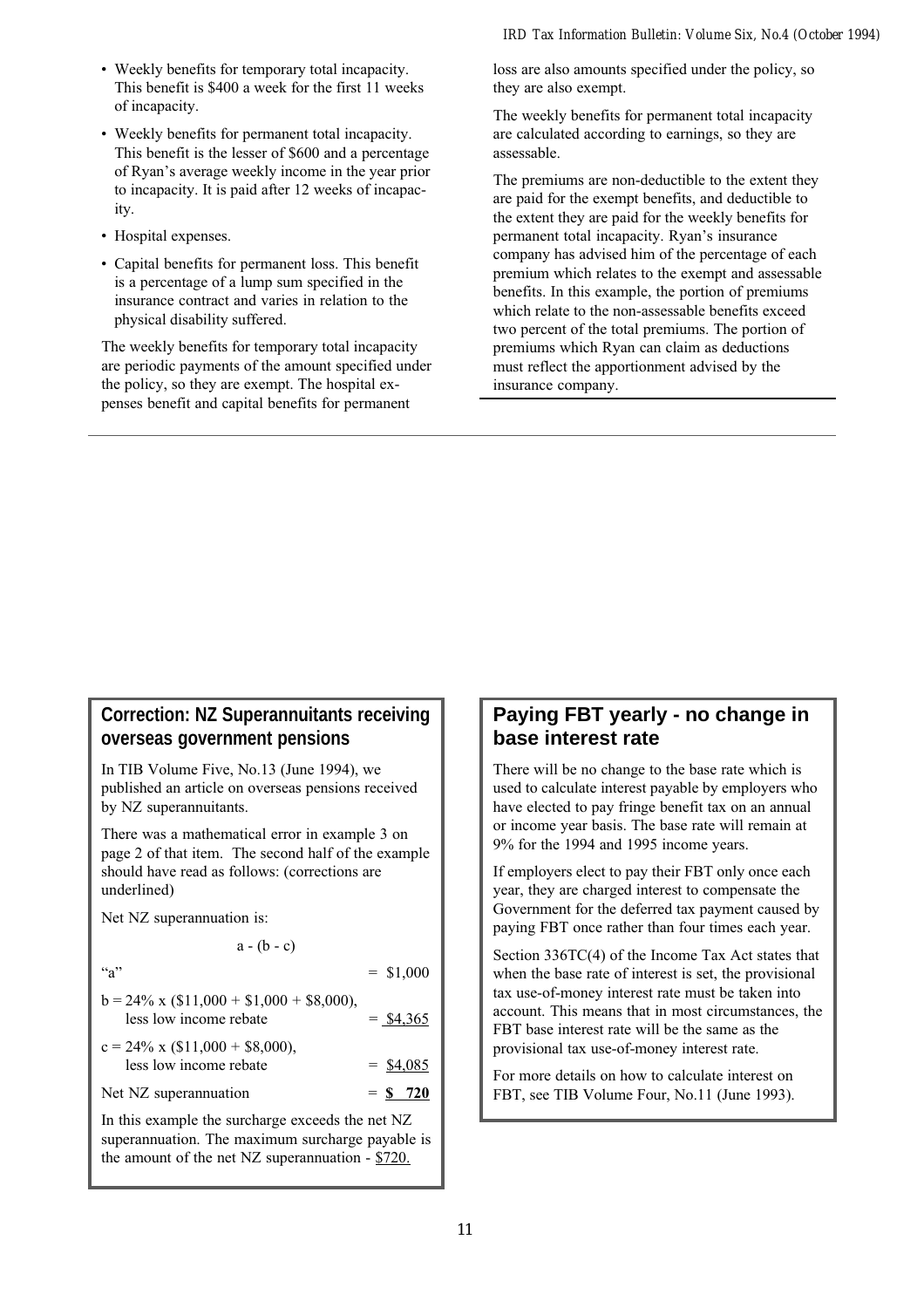# **Budget night announcements - legislation passed**

Tax-related announcements contained in the 1994 Budget have been enacted through the Income Tax Amendment Act (No. 2) 1994 and the Stamp and Cheque Duties Amendment Act (No. 2) 1994. These Acts received the Royal assent on 23 September 1994.

## **Family Support - Income Tax Amendment Act (No.2) 1994**

The Family Support changes announced in the Budget have been enacted through this Amendment Act.

From 1 October 1994 the level at which Family Support starts to abate has been increased from \$17,500 to \$20,000. For the 1994/95 income year a composite rate of \$18,750 will apply. The second abatement threshold of \$27,000 remains unchanged.

The other change contained in this Act relates to the amount of Family Support for second, and subsequent children who are aged 13 and under. The amount has been increased from \$24 per week to \$27 per week, or \$1,404 per annum. This change also came into effect on 1 October 1994. For the 1994/95 income year the composite rate will be \$1,326.00.

## **Lease duty on rights to use land - Stamp and Cheque Duties Amendment Act (No.2) 1994**

The Stamp and Cheque Duties Amendment Act (No. 2) 1994 gives effect to the Budget announcement that lease duty will no longer be imposed on the granting of rights to use or take profits from land.

The Amendment Act repeals paragraph (c) of the definition of "lease" in section 8 of the Stamp and Cheque Duties Act 1971. The amendment applies to rights granted on or after 1 July 1994.

Paragraph (c) covers any right, privilege or licence which entitles the grantee to enter land, to use land, or to take timber, minerals or other profits from land. In particular, the types of instruments that will not be subject to lease duty will include forestry rights, mineral rights, profits a prendre and licences to use land for, say, hunting purposes.

The amendment does not affect lease duty on the granting of leases and easements. Conveyance duty on the conveyance of such rights to use or take profits from land is also not affected.

There is a consequential amendment to the definition of rent to take account of the amendment to the definition of lease.

# **International tax regime - booklets available soon**

Inland Revenue's information booklets on the international tax regime will soon be available. These three booklets will cover the Foreign Investment Fund, Controlled Foreign Company, and Foreign Dividend Withholding Payment rules.

We had intended to publish these booklets earlier than this, but the subject matter is extremely complex and we want to ensure that every detail is as accurate as possible. We have incorporated into the booklets legislative changes which have occurred since the international tax regime took effect.

In the meantime, this information on the international tax regime is already available in earlier TIBs:

- New FIF rules and attributed repatriation rules, plus changes to the controlled foreign company rules TIB Volume Four, No.9 (May 1993)
- New underlying foreign tax credit rules, and changes to BETA and FDWP rules TIB Volume Five, No.4 (October 1993)
- CFC and FIF disclosure exemptions for the 1994 income year TIB Volume Five, No.13 (June 1994).

The booklet dealing with foreign investment funds will be available within 1-2 weeks of when you receive this TIB, and the other two booklets will be available as soon as possible after that.

Inland Revenue has granted an automatic extension of time beyond the 7 July IR 3 return filing date for taxpayers who need the information in these booklets to complete their returns.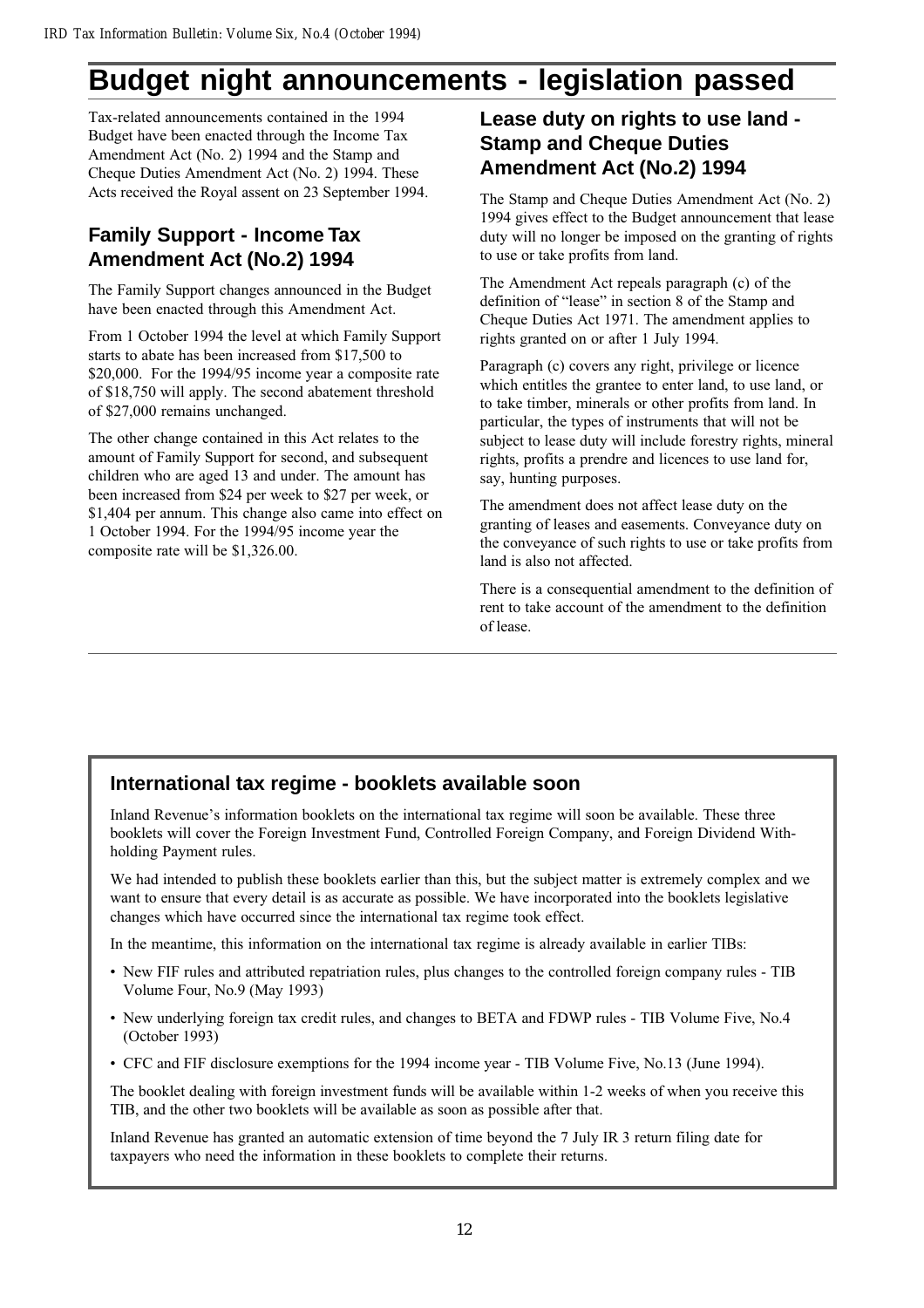# **Determination E10: Persons not required to comply with section 104A of the Income Tax Act 1976**

### **Summary**

This determination sets out circumstances under which persons do not have to make accrual adjustments to deductible expenditure, as required by section 104A.

# **Background**

Expenditure which is deductible under section 104 must be adjusted for accruals that exist at the end of the income year. This determination specifies the type of expenditure, amount, and the maximum period from balance date when accrual adjustments are not required.

The following paragraphs explain the differences between Determination E10 and Determination E9.

# **Application**

Previous determinations under section 104A(5) have been limited to a single income year. The revised determination applies to the income year starting on 1 April 1994 and to every subsequent income year, until the Commissioner cancels the determination.

# **"Audit fees"**

The definition of "audit fees" is amended by deleting the word "payable" and substituting the word "incurred", and by removing the words " to a Qualified person" where they occurred, and inserting the words " of a Qualified person", after the word "report".

The amendment brings the definition of audit fees, for the purposes of the determination, into line with the determining provision (3), which refers to expenditure "incurred". It removes a potential complication which arises from using the previous term - "payable".

### **"Financial statements"**

The definition of financial statements is amended by adding paragraphs (d) and (e). These paragraphs widen the definition by including certain further financial statements within the meaning of that expression in sections 8 and 9 of the Financial Reporting Act 1993.

### **"Mandatory accounting costs"**

The definition of "mandatory accounting costs" has been amended by adding paragraph (c).

As defined in Determination E9, "mandatory accounting costs" did not include the costs of meeting a statutory requirement to provide information on events or states of affairs other than those occurring in the income year. There is a statutory requirement that reporting entities provide information on certain post-balance date events. The amendment includes the cost of such accounting in the scope of the determination.

# **"Qualified person"**

The definition of "qualified person" is updated for the Companies Act 1993.

### **Amounts**

There has been no alteration to the amounts in the schedule.

The determination was made under section 104A(5) of the Act. It was signed by the Director (Rulings) on 12 October 1994. The full determination is printed below.

# **Determination E10: Persons not required to comply with section 104A of the Income Tax Act 1976**

### 1. Reference

This determination is made pursuant to section 104A(5) of the Income Tax Act 1976. It determines the extent to which persons are not required to comply with section 104A of the Income Tax Act 1976, in respect of the income year commencing on the 1st day of April 1994, and in respect of every subsequent income year until this determination is cancelled by the Commissioner.

## 2. Interpretation

In this determination, unless the context otherwise requires-

Expressions used have the same meanings as in section 2 and section 104A of the Income Tax Act 1976:

Every reference to an income year shall, where a person furnishes a return of income under section 15 of the Income Tax Act 1976 for an accounting year ending

with a day other than 31st day of March, be deemed to be a reference to the accounting year corresponding with that income year and, in every such case, this determination shall, with necessary modifications, apply accordingly:

"Audit fees", in relation to a person and an income year, means fees incurred by the person in relation to the preparation of a report of a Qualified person relating to any Financial statement relating to the person and the income year for financial reporting purposes:

"Balance date", in relation to a person and an income year, means the last day of the person's income year:

"Expiry date", in relation to any expenditure incurred in an income year, means-

(a) Where the expenditure relates to payment for services, the date by which it is reasonably expected that performance of the service will be completed:

continued on page 14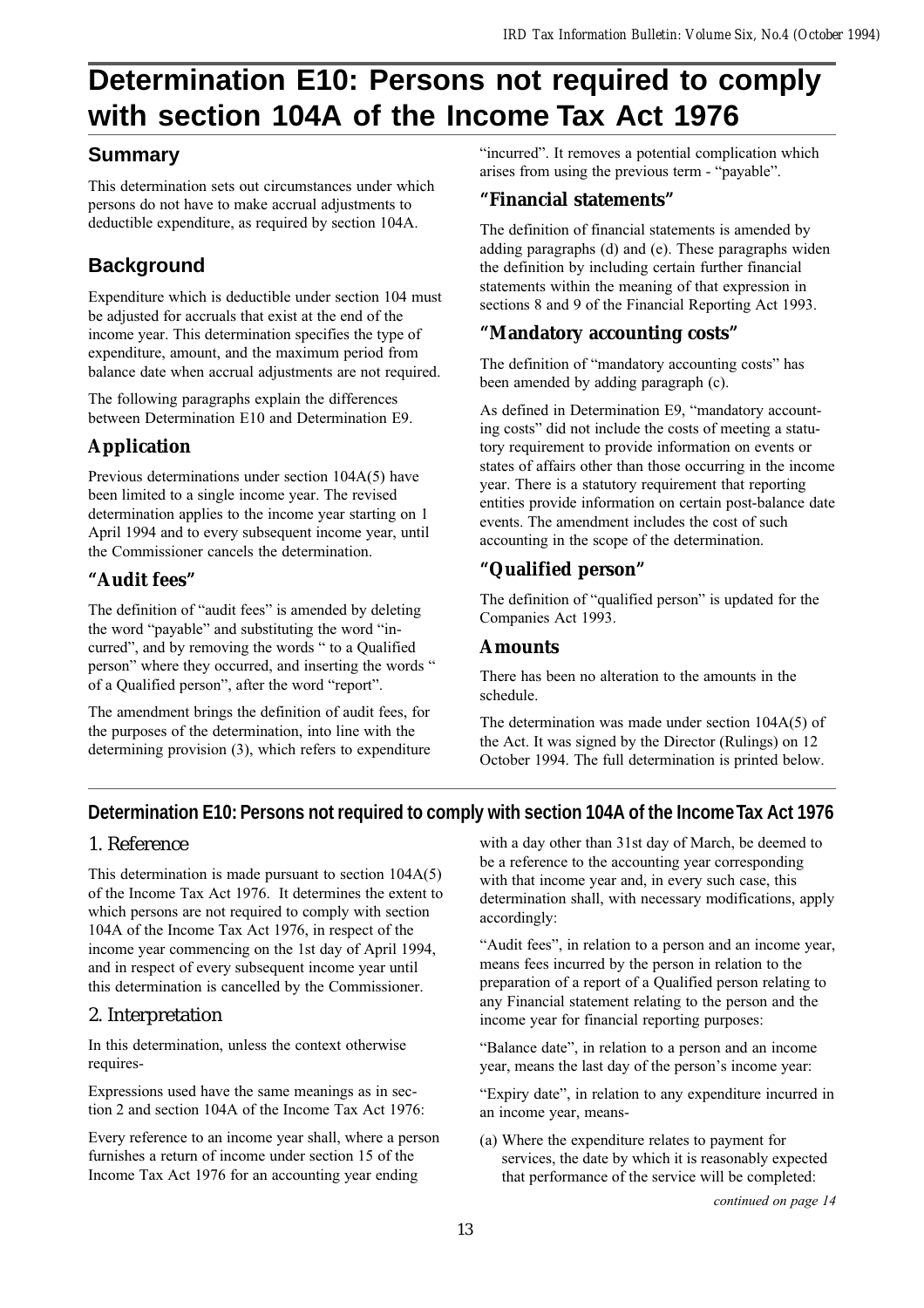from page 13

- (b) Where the expenditure relates to payment for, or in relation to, a chose in action-
	- (i) For a definite period, the last day of that period:
	- (ii) For an indefinite period, the day on which it is reasonably expected that period will end:
- "Financial statement", in relation to a person means-
- (a) A balance sheet;
- (b) A profit and loss account;
- (c) Group accounts;
- (d) Any financial statement within the meaning of that term in section 8 of the Financial Reporting Act 1993.
- (e) Any group financial statements within the meaning of that term in section 9 of the Financial Reporting Act 1993.

and includes any supporting note or statement that accompanies the Financial statement; but does not include:

- (f) Any statement of production quality or production volume;
- (g) Any statement prepared in relation to the exercise of any rights in respect of which royalties are payable:

"Mandatory accounting costs", in relation to a person and an income year, means accrual expenditure incurred by the person for the purpose of meeting any requirement to provide accounting, statistical, operational, sociological, or other information in respect of-

- (a) Events occurring in that income year;
- (b) Any state of affairs in that income year-
- (c) Events occurring in, or any state of affairs in, the income year immediately following that income year, that are required to be reported in the financial statements for the income year preceding the income year in which those events occurred or that state of affairs existed -

where that information is required to be provided by operation of law:

"Periodic charges" means expenditure regularly incurred on a rated annual or more frequent basis, and includes local authority levies (other than rates), licences, and registrations:

"Qualified person" means-

- (a) A person qualified for appointment as an auditor of a company in terms of section 165 of the Companies Act 1955, or in terms of section 199 of the Companies Act 1993; or
- (b) A person similarly qualified, according to the law in any other jurisdiction, for appointment as an auditor of a body corporate.

#### **3. Determination**

Any person who incurs expenditure that is deductible in the income year commencing on the 1st day of April 1994, or that is deductible in any subsequent income year until this determination is cancelled by the Commissioner, shall not be required to comply with section 104A of the Income Tax Act 1976 in respect of that expenditure and that income year where-

- (a) The expenditure is of a kind described in column (1) of the schedule hereto; and
- (b) The sum of all of the amounts of unexpired portion of the kind of expenditure does not exceed the amount, if any, specified in relation to that expenditure in column (2) of the schedule hereto; and
- (c) The length of time between balance date and the subsequent expiry date of the expenditure does not exceed the number of months, if any, specified in relation to that expenditure in column (3) of the schedule hereto; and
- (d) In relation to expenditure on goods of any of the kinds specified in categories (d) and (k) of the schedule hereto, the goods are in the possession of the person at balance date:

Provided that this determination shall not apply to any expenditure to the extent that deduction of the expenditure has been deferred to a subsequent income year for financial reporting purposes:

Provided also that, for the purposes of this determination, any expenditure taken into account in calculating the assessable income of a partnership for the purposes of section 10 of the Income Tax Act 1976, or that should properly be so taken into account, shall be treated as expenditure incurred by the partnership and by no other person.

This determination is signed by me on the 12th day of October in the year 1994.

Simon Sherry Director (Rulings)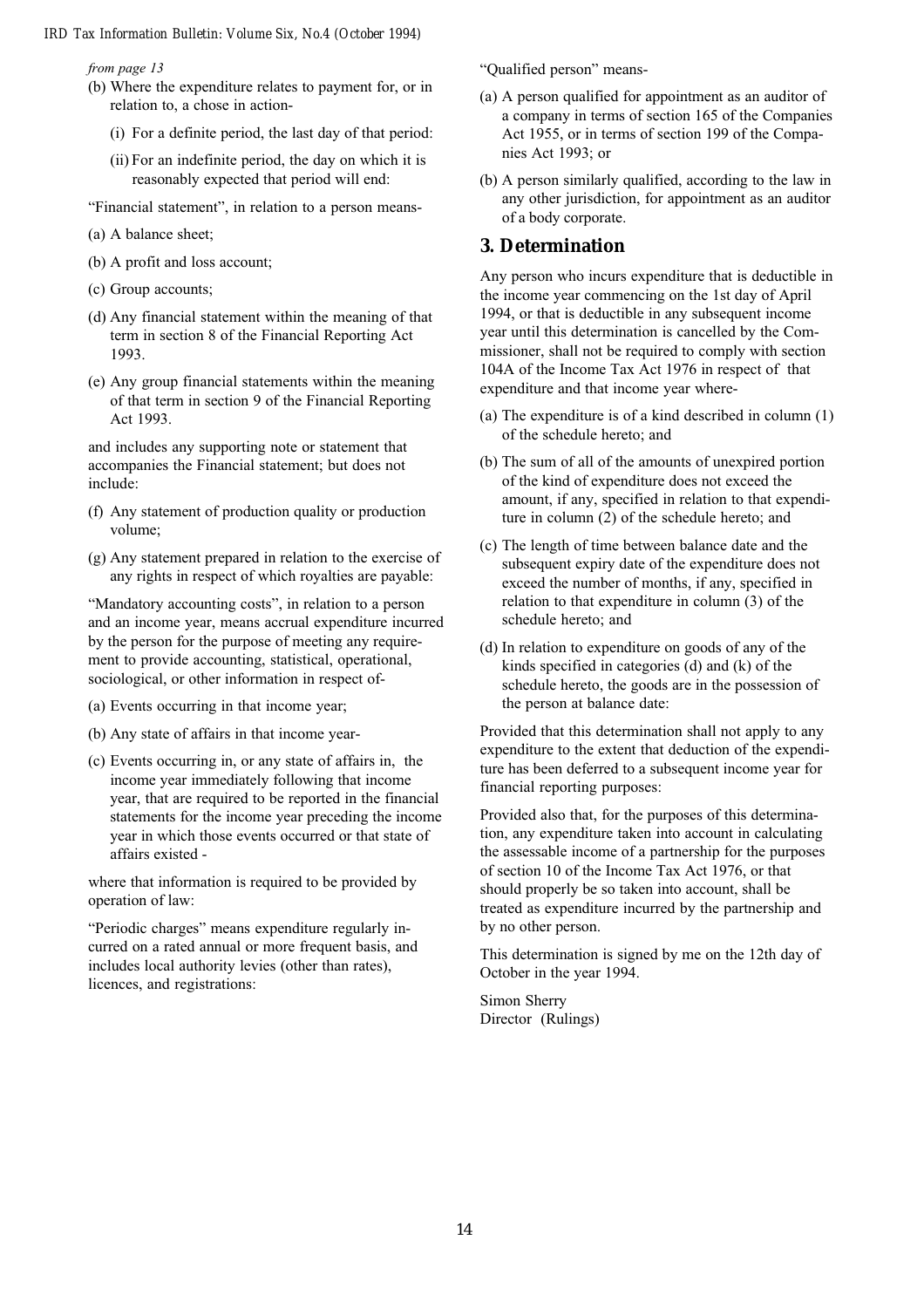# **Schedule**

| <b>Description of Expenditure</b>                                                                                                                                                                                                                                                                          | <b>Total Amounts of</b><br><b>Unexpired Portion</b> | <b>Number</b><br>of months |
|------------------------------------------------------------------------------------------------------------------------------------------------------------------------------------------------------------------------------------------------------------------------------------------------------------|-----------------------------------------------------|----------------------------|
| Column (1)                                                                                                                                                                                                                                                                                                 | Column (2)                                          | Column (3)                 |
| (a) Rental for the lease of land or buildings relating to a period ending<br>more than one month after balance date.                                                                                                                                                                                       | \$23,000                                            | <b>Six</b>                 |
| (b) Rental for the lease of land or buildings other than such rental dealt<br>with elsewhere in this determination.                                                                                                                                                                                        |                                                     | One                        |
| (c) Rental for the lease or bailment of livestock or bloodstock                                                                                                                                                                                                                                            | \$23,000                                            | <b>Six</b>                 |
| (d) Purchase of consumable aids.                                                                                                                                                                                                                                                                           | \$58,000                                            |                            |
| (e) Insurance premiums under an insurance contract where the total<br>amount of such expenditure incurred in the income year in respect<br>of the contract does not exceed \$12,000.                                                                                                                       |                                                     | Twelve                     |
| (f) Payment in respect of equipment service contracts or warranties<br>where the consideration for the contract or warranty forms an<br>inseparable and indeterminate part of the consideration for the<br>asset or assets to which it relates.                                                            |                                                     |                            |
| (g) Payment in respect of a contract for the service or maintenance of<br>plant, equipment, or machinery where the total amount of such<br>expenditure incurred in the income year in respect of the contract<br>does not exceed \$23,000.                                                                 |                                                     | Three                      |
| (h) Payment for the use or maintenance of telephone and other<br>communication equipment.                                                                                                                                                                                                                  |                                                     | Two                        |
| (i) Services, other than those dealt with elsewhere in this determination.                                                                                                                                                                                                                                 | \$12,000                                            | <b>Six</b>                 |
| (j) Periodic charges, other than those dealt with elsewhere in this<br>determination.                                                                                                                                                                                                                      | \$12,000                                            | Twelve                     |
| (k) Purchase of stationery.                                                                                                                                                                                                                                                                                |                                                     |                            |
| (1) Subscriptions for any newspaper, journal, or other periodical<br>including the maintenance or annotation of any documentary<br>information service.                                                                                                                                                    |                                                     |                            |
| (m) Motor vehicle registration and drivers' licence fees.                                                                                                                                                                                                                                                  |                                                     |                            |
| (n) Subscriptions, or other fees (but excluding any payment in respect<br>of a franchise agreement) entitling membership of any trade,<br>professional, or other association where the amount of such<br>expenditure incurred in the income year in respect of the association<br>does not exceed \$6,000. |                                                     | Twelve                     |
| (o) Postal and courier services, including such expenditure for franking,<br>private post boxes and private post bags, business reply post and<br>freepost, and including expenditure evidenced by the possession of<br>postal stamps.                                                                     |                                                     |                            |
| (p) Rates made and levied under Part VIII of the Rating Powers Act 1988<br>to the extent of the amount invoiced on or before balance date.                                                                                                                                                                 |                                                     |                            |
| (q) Advance bookings for travel and hotel or motel accommodation.                                                                                                                                                                                                                                          | \$12,000                                            | Six                        |
| (r) Advertising.                                                                                                                                                                                                                                                                                           | \$12,000                                            | Six                        |
| (s) Road User Charges.                                                                                                                                                                                                                                                                                     |                                                     |                            |
| (t) Audit fees.                                                                                                                                                                                                                                                                                            |                                                     |                            |
| (u) Mandatory accounting costs.                                                                                                                                                                                                                                                                            |                                                     |                            |
| (v) Accrual expenditure incurred in respect of the income year (or any<br>prior income year) that is deductible under section 165 of the<br>Income Tax Act 1976.                                                                                                                                           |                                                     |                            |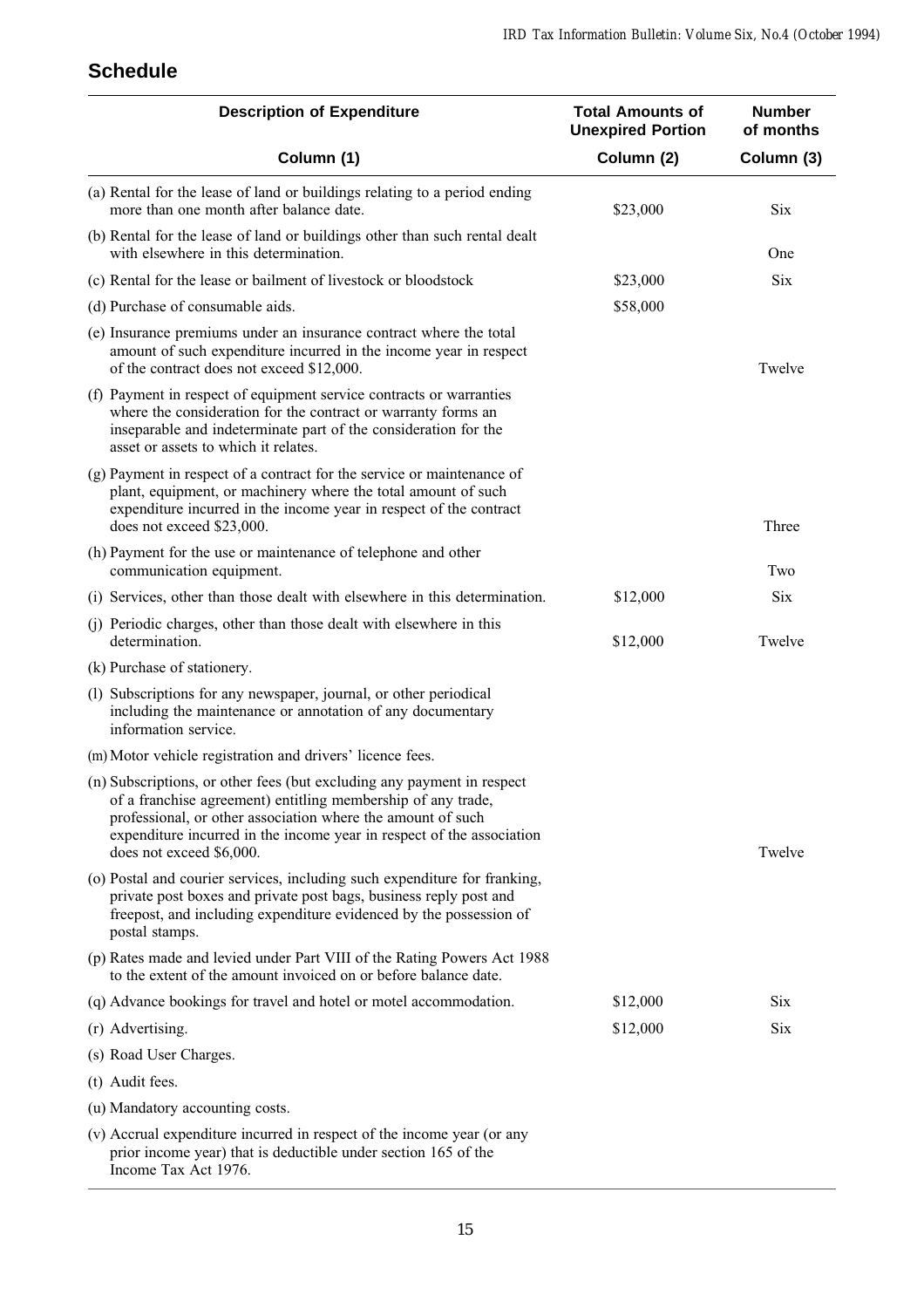# **Questions we've been asked**

This section of the Tax Information Bulletin sets out the answers to some day-to-day questions that people have asked. We have published these as they may be of general interest to readers.

These items are based on letters we've received. A general similarity to items in this package will not necessarily lead to the same tax result. Each case will depend on its own facts.

| Income Tax Act 1976             |
|---------------------------------|
|                                 |
|                                 |
|                                 |
|                                 |
|                                 |
| Goods and Services Tax Act 1985 |
|                                 |
| Student Loan Scheme Act 1992    |
|                                 |
| Companies Act 1955              |
|                                 |

# **Income Tax Act 1976**

### **Confirming that an activity is not a business for income tax purposes**

**Section 65(2)(a) - business profits:** A taxpayer lives on a rural lifestyle block and commutes daily to his urban employment. He has asked if Inland Revenue could confirm in writing that his farming activity was not a business for tax purposes, and if so, what details he should supply with his request for this status.

Under section 65(2)(a) "business profits" are assessable income. However, some taxpayers may not be certain whether their activities constitute a business or not. The Commissioner is able to confirm the business/non-business status once all relevant facts have been considered.

In determining if someone is in "business", the taxpayer must meet the definition under section 2, i.e., "includes any profession, trade, manufacture, or undertaking carried on for pecuniary profit".

To determine if the farming activity is a business, the taxpayer must intend to make a profit.

If the facts of a particular case show that the taxpayer does not intend to make a profit, Inland Revenue can confirm that the taxpayer's activity is not a business. In a non-business activity, income tax is not payable on any income, nor are any expenses deductible.

In considering the business status of a farming activity, Inland Revenue will often ask the following questions: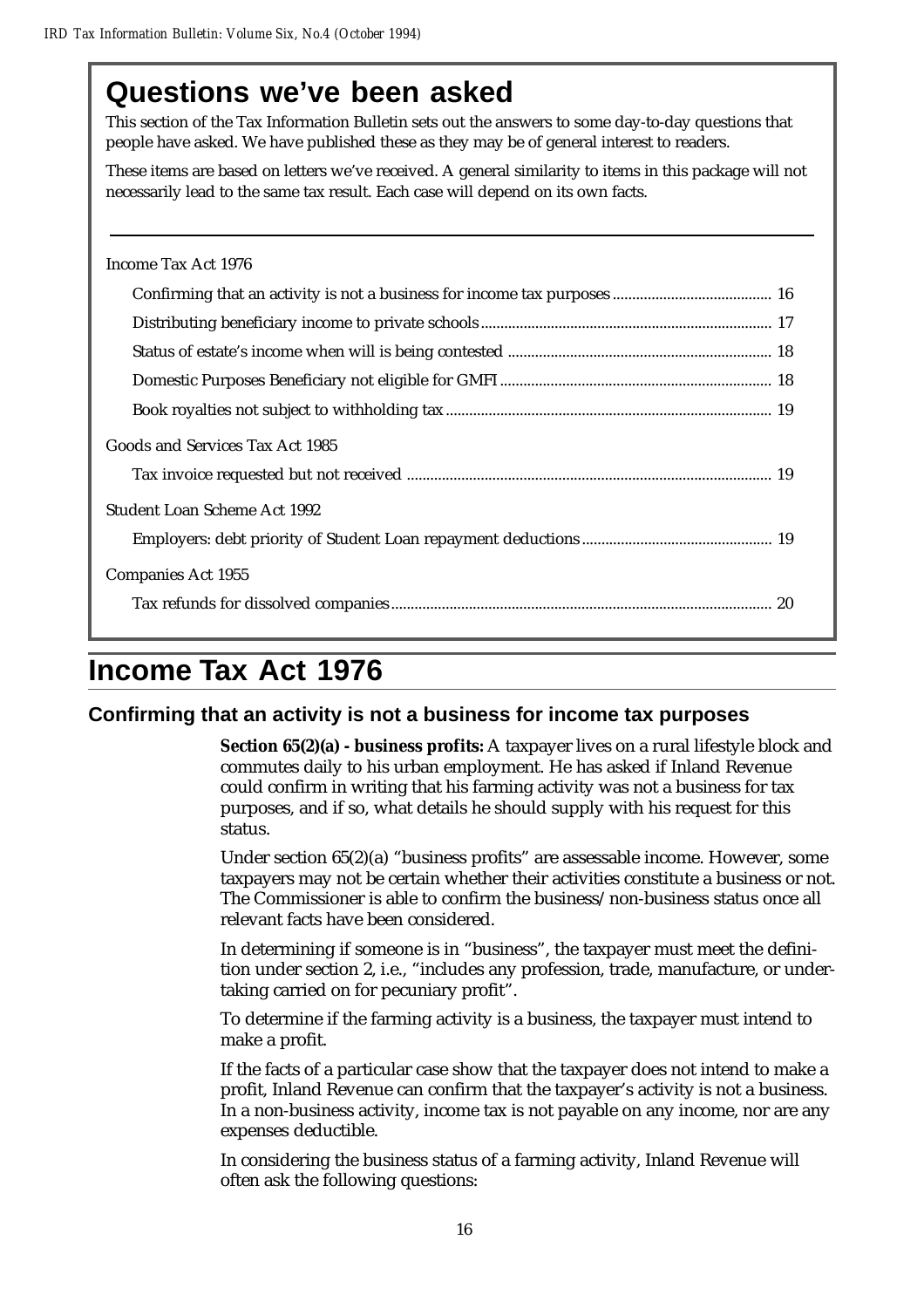- Do you intend to make the farm profitable, and if so how?
- What farming experience do you have?
- What activities are being carried out on the farm?
- How much time, effort, and money do you contribute to the farm?
- Why did you decide on that type of farming?
- Do you have a predicted budget?
- How is the activity financed?
- What is the carrying capacity of the farm, and when is it expected that the farm will meet its full potential?
- Do you have anything you might like to add in support of your contentions?

Any confirmation that Inland Revenue gives about the status of an activity is dependent upon the information we receive. If details are undisclosed or the activity or intention changes, Inland Revenue may review this decision.

#### **Distributing beneficiary income to private schools**

**Section 96 and section 99 - Assignment of income, tax avoidance, and gift duty:** Parents of a private school pupil asked about the tax effects of an arrangement whereby they enter into an agreement with the school, under which the school agrees to waive its fees in return for a distribution of beneficiary income of the same amount. The parents would establish a trust which provides for a class of beneficiaries being any educational institution in New Zealand. The trust's assessable income would be reduced by the distribution of beneficiary income to the school.

If the child for whom the fees are payable is also a beneficiary of the trust, the payment to the school may be income of that child as the payment is "for the benefit of the beneficiary" (definition of "Beneficiary income" in section 226(1)).

If the child is not a beneficiary the arrangement will shift the tax liability for the income to the school beneficiary. If the school beneficiary is an approved charitable organisation, and the arrangement is tax effective, the income will be tax exempt.

The parents are likely to execute the scheme by settling property or the right to income on the trust. For such a settlement to be tax effective the parents must comply with sections 96 and 99 of the Income Tax Act 1976.

Section 96 provides that a settlement of property or the right to income will not be valid for tax purposes if the parents settle the property or the right to income on the trust for less than seven years and retain ownership of or control over the property during that time. The parents cannot assign the right to income from personal services or a future interest in partnership assets.

Section 99(2) states that if tax avoidance is a purpose or effect (not being merely incidental) of an arrangement the arrangement will be void. Tax avoidance occurs when an arrangement alters a person's tax, relieves a person from paying tax, or avoids, reduces or postpones a person's tax liability. Unless there is evidence to the contrary, the arrangement described here will be caught under these tax avoidance rules.

When a settlement of property or the right to income breaches section 96, or when section 99 applies, the settlor is deemed to derive the income as if he or she had not made the settlement. In other words, the tax liability for the income settled on the trust and distributed to the school reverts to the settlor/parents.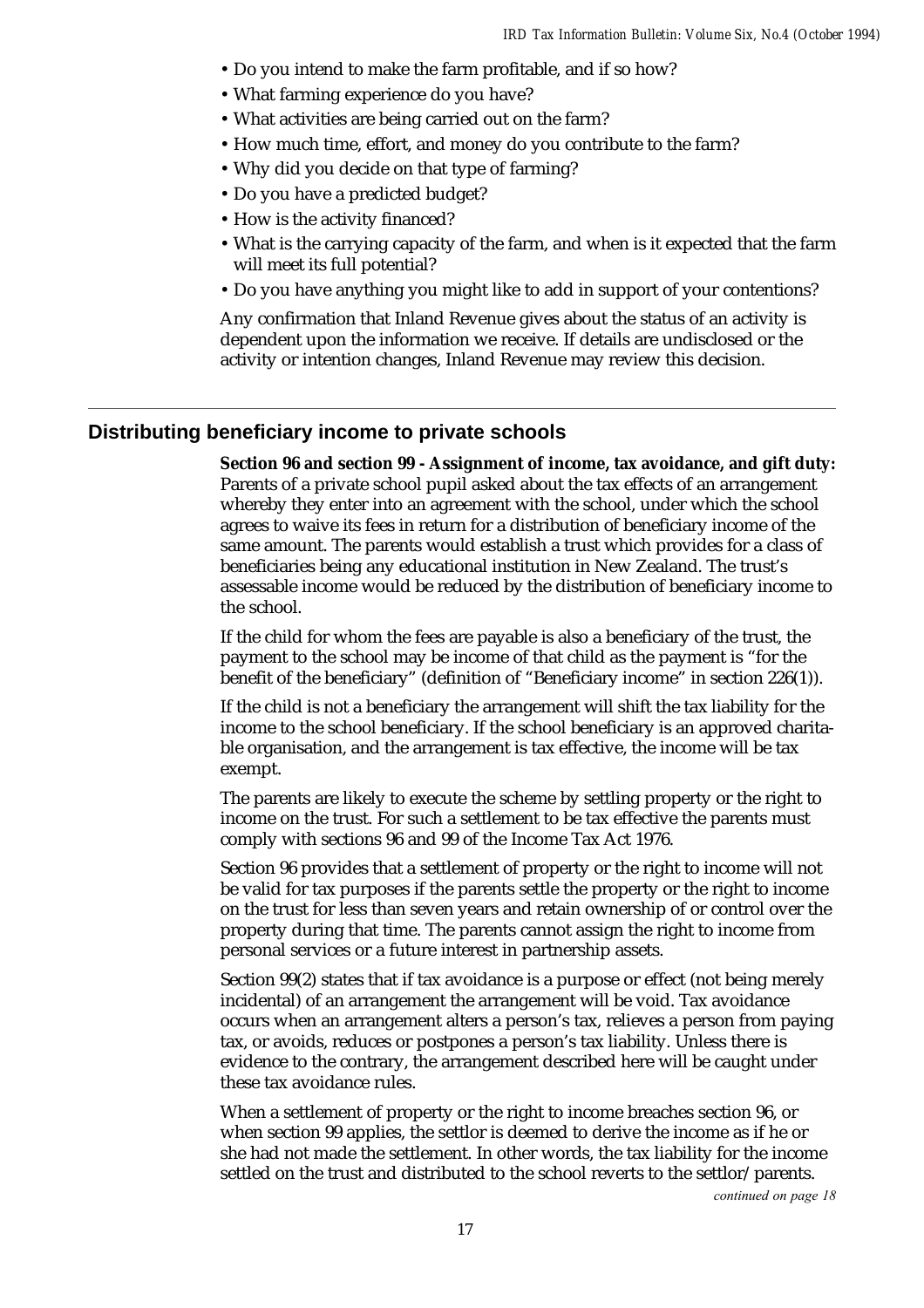from page 17

The settlement of the property or the right to income on the trust will still be legally effective, even though the transfer of tax liability is not.

The settlement of the property or right to income on the trust by the parents may constitute a gift to the trust. Section 72 of the Estate and Gift Duties Act 1968 provides an exemption from gift duty when a gift (which is not excessive, having regard to the legal or moral obligation of the donor) is made for the maintenance or education of a relative of the donor. This exemption will only apply to the settlement on the trust if the trust deed only authorises the trustees to distribute the income of the trust for the purposes of the education and maintenance of relatives of the donor. If the trust deed contains wider purposes for which the trustees can, in their discretion, distribute the trust's income, the section 72 exemption will not apply.

If the section 72 exemption does not apply there will be gift duty liability if either of the parents have donated gifts, to all donees, totalling in excess of \$27,000 during a twelve month period. Under section 79(1) of the Estate and Gift Duties Act, each parent must provide a gift statement to the Commissioner if he or she has made dutiable gifts during the year which exceed an aggregate value of \$12,000.

### **Status of estate's income when will is being contested**

**Section 226(1) - Interpretation of "Beneficiary income":** A trustee has asked if income derived by an estate is trustee or beneficiary income when the will of a deceased person is being contested.

For trust income to be assessable as beneficiary income, the income must vest absolutely in the beneficiary's interest during the year in which the trust derives it. Alternatively, the income must be paid or applied to or for the benefit of the beneficiary during the income year in which the trust derived it, or within six months after the end of that year.

The income in this case does not satisfy the latter provisions. It is not beneficiary income, therefore it is trustee income.

### **Domestic Purposes Beneficiary not eligible for GMFI**

**Section 374E - Guaranteed Minimum Family Income Credit of Tax:** A solo parent worked 20 hours a week in paid employment, and also received a Domestic Purposes Benefit from the New Zealand Income Support Service. She asked whether she would be entitled to receive a Guaranteed Minimum Family Income Credit of Tax (GMFI).

Section 374E(3) describes the calculation of GMFI for a single person, who is also a "qualifying person" during any specified period.

"Qualifying person" is defined in section 374E(1). It means:

"in relation to any specified period, means any person where, throughout the specified period, -

- (a) That person is aged 16 years or over; and
- (b) That person is the principal caregiver in respect of one or more dependent children; and
- (c) Either
	- (i) That person has been both resident and present in New Zealand for a continuous period of 12 months at any time; or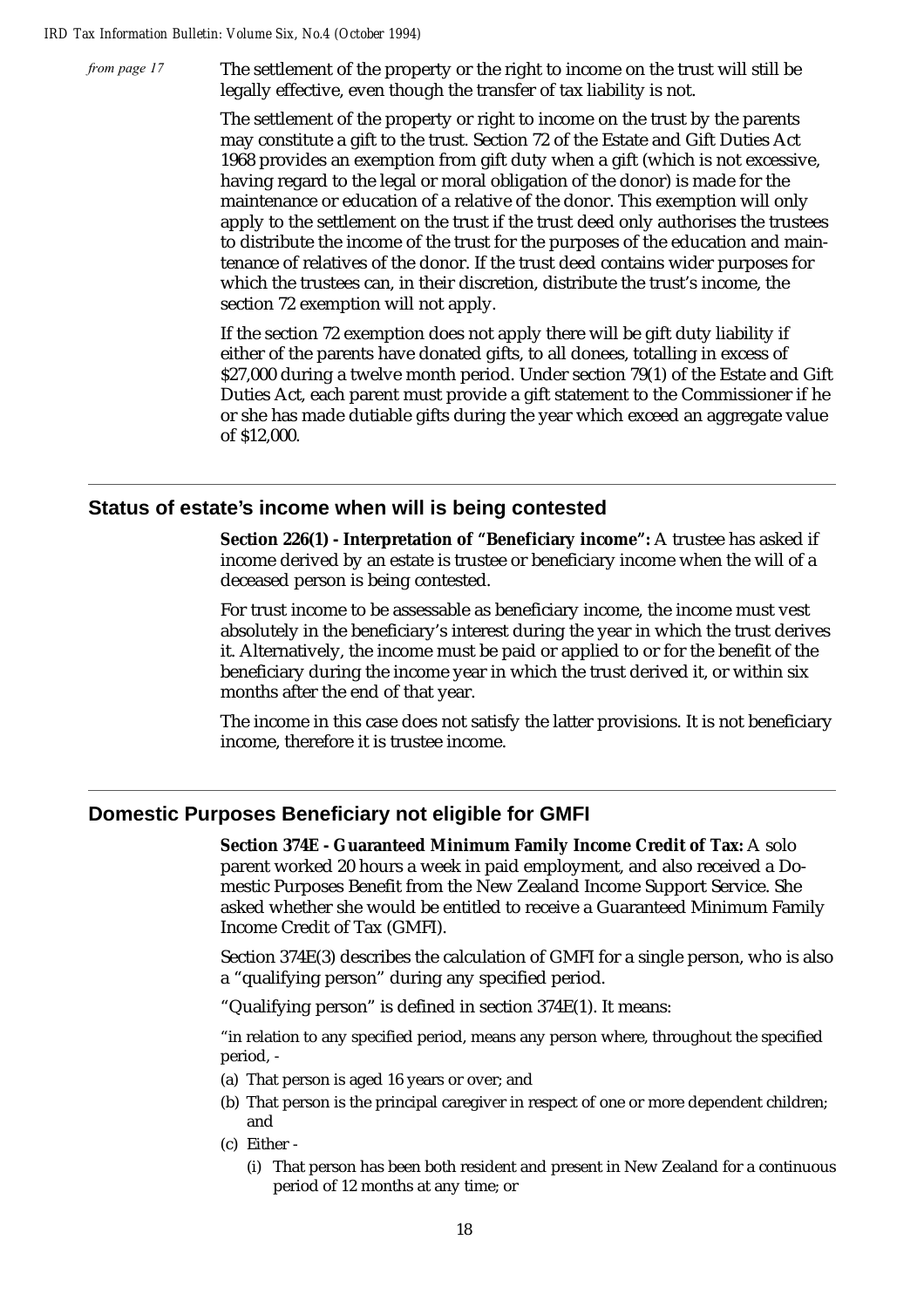(ii) Each of the dependent children referred to in paragraph (b) of this definition is both resident and present in New Zealand;-

but does not include any person who, during the specified period, receives an income-tested benefit, a veteran's pension, or a war widows mother's allowance."

In this case, the taxpayer received the Domestic Purposes Benefit, which is an income-tested benefit. Accordingly, she is excluded from the definition of a "qualifying person", so she is not entitled to GMFI.

### **Book royalties not subject to withholding tax**

**Income Tax (Withholding Payments) Regulations 1979:** A New Zealand author was about to receive royalties from within New Zealand for a book she had written. She asked if those royalties would be subject to withholding tax.

Under section 65(2)(h), all royalties are assessable income.

Royalties paid for a book are not covered by the Income Tax (Withholding Payments) Regulations 1979, so withholding tax should not be deducted from royalties paid to a New Zealand resident. (Activities which are subject to the Withholding Tax Regulations are listed on the back of the IR 13 Withholding Tax Deduction Certificate.)

However, if the author was not a New Zealand tax resident, the payment would be subject to Non-Resident Withholding Tax at a flat rate of 15 percent on the gross payment (unless varied by a Double Taxation Agreement).

# **Goods and Services Tax Act 1985**

### **Tax invoice requested but not received**

**Section 24(1) Tax invoice:** A taxpayer has asked if Inland Revenue is able to help a purchaser obtain a tax invoice from a supplier. The taxpayer had requested a tax invoice from the supplier three weeks earlier, but had not yet received it.

Section 24(1) requires a supplier to provide a tax invoice within 28 days of a request from the recipient. A supplier who fails to provide a tax invoice within this time commits an offence under section  $62(1)(l)$ , and is liable to a fine of up to \$2,000 upon conviction for a first offence.

In this case, Inland Revenue was unable to help the purchaser at this stage as the 28-day period had not expired. When the 28-day period does expire, Inland Revenue may exercise its statutory powers to enforce compliance with the legislation. Inland Revenue's procedures for enforcing section 24(1) are set out on page 4 of TIB Volume Three, No.3 (October 1991).

Purchasers who have difficulty in obtaining a tax invoice should contact Taxpayer Services at their local Inland Revenue Office.

# **Student Loan Scheme Act 1992**

#### **Employers: Debt priority of student loan repayment deductions**

**Section 90 - Debt ranking of repayment deductions:** An employer who has been adjudged bankrupt has made source deductions of student loan repayments from employee wages. As these are owed to Inland Revenue, the employer wishes to know the ranking of that debt.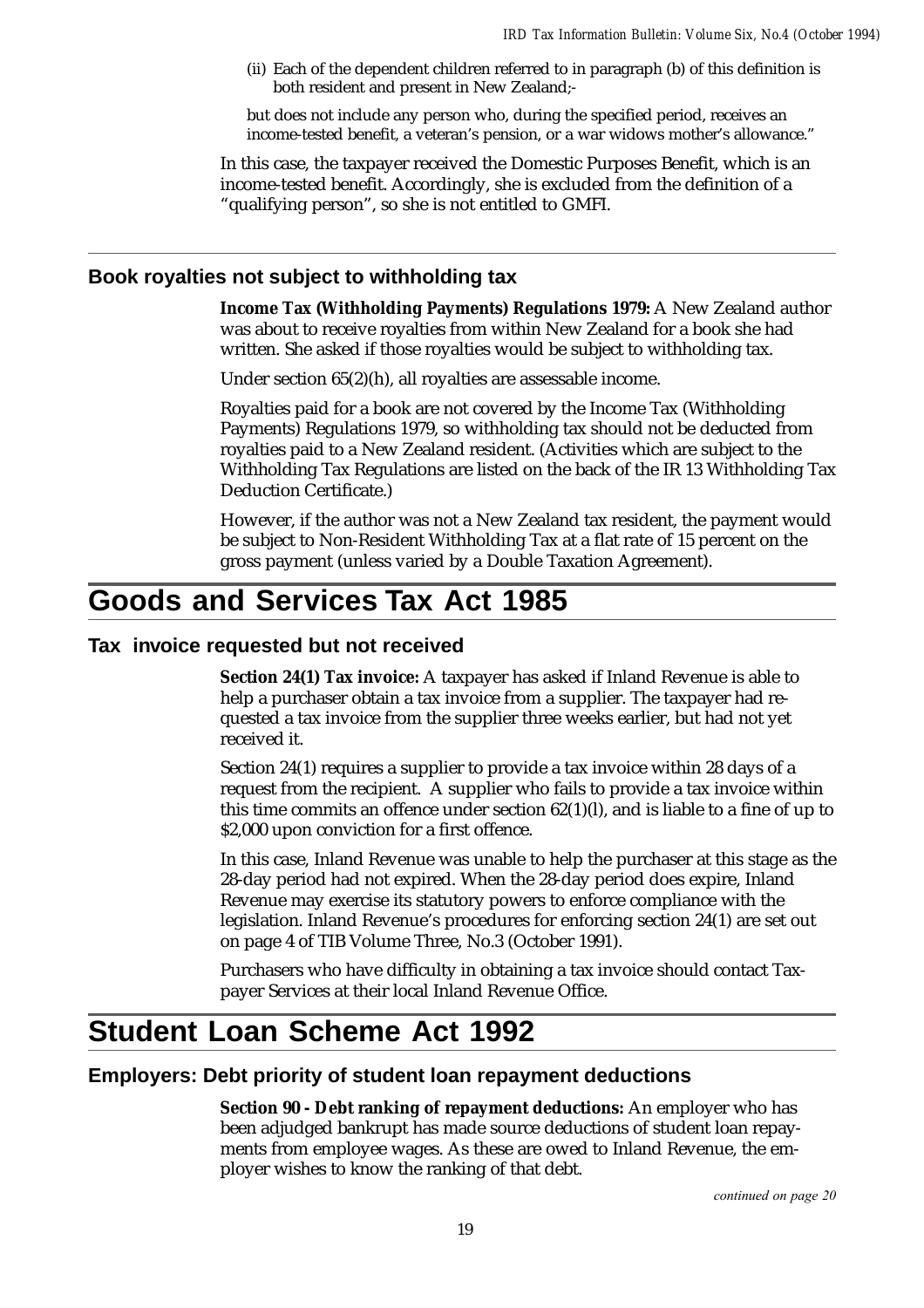from page 19

Section 90 amends the Insolvency Act 1967. It specifies the priority of debt for student loan repayment deductions when an employer is adjudged bankrupt (if an individual) or goes into receivership or liquidation (if a company). In either of these situations, the repayment deduction loan debt is a preferential debt that ranks equal to PAYE.

# **Companies Act 1955**

### **Tax refunds for dissolved companies**

**Section 337 - Property of dissolved company:** A company has recently been struck off the company register. The major shareholders have asked if they are able to claim a tax refund that is owing to the former company.

If Inland Revenue owes an unclaimed refund to a company which is registered under the Companies Act 1955 but subsequently struck off, under section 337 of the Companies Act we must forward it to the Public Trustee. The refund is issued to the Public Trustee as the company is no longer a legal person and cannot claim any refund from Inland Revenue. Property of a struck-off company becomes the property of the Crown, and the Public Trustee deals with it under section 79(1)(c) of the Public Trust Office Act 1957.

Inland Revenue is not required to ascertain who is entitled to the refund, so we advised the shareholders to make their application to the Public Trustee.

The company in this question was registered under the Companies Act 1955. The position of a company which is registered under the Companies Act 1993 will be the subject of an item at a later date.

# **Income Tax (Deemed Rate of Return 1993-94 Income Year) Regulations 1994**

The Income Tax (Deemed Rate of Return 1993-94 Income Year) Regulations 1994 were made on 26 September 1994. The regulations prescribe a deemed rate of 10.3% which will be used to calculate foreign investment fund (FIF) income under the deemed rate of return calculation method in the FIF regime. This rate will apply for the 1993-94 income year.

Under the FIF regime, any income that a foreign entity earns on behalf of a New Zealand resident will be taxed on a current basis, as long as the New Zealand investor does not have a controlling interest in the entity. The deemed rate of return method is set out in section 245RE of the Income Tax Act 1976. It is one of the four methods for calculating FIF income.

Under the deemed rate of return method, FIF income is determined by multiplying the value of a person's FIF interest by a percentage which is prescribed by regulation. That percentage is the "deemed rate of return". The Income Tax (Deemed Rate of Return 1993-94 Income Year) Regulations 1994 prescribe a rate of

10.3% which will apply for all types of FIF investments for which a taxpayer uses the deemed rate of return method. This includes interests in superannuation and life insurance policies.

## **How the deemed rate of return is set**

The deemed rate of return is set annually by taking the interest rate of five-year Government Stock and adding a margin of 4%. The five-year Government Stock rate is determined by taking the average of the rates on 30 June, 30 September, 31 December and 31 March of each year. If no rate is available on these days, the rate on the next available business day is used.

Using the above procedure, the rate for five-year Government Stock for the 1994 income year was 6.3%. This means the deemed rate of return for the 1994 income year is 10.3% (6.3% plus 4%).

This procedure will also be used to set the deemed rate of return in future income years.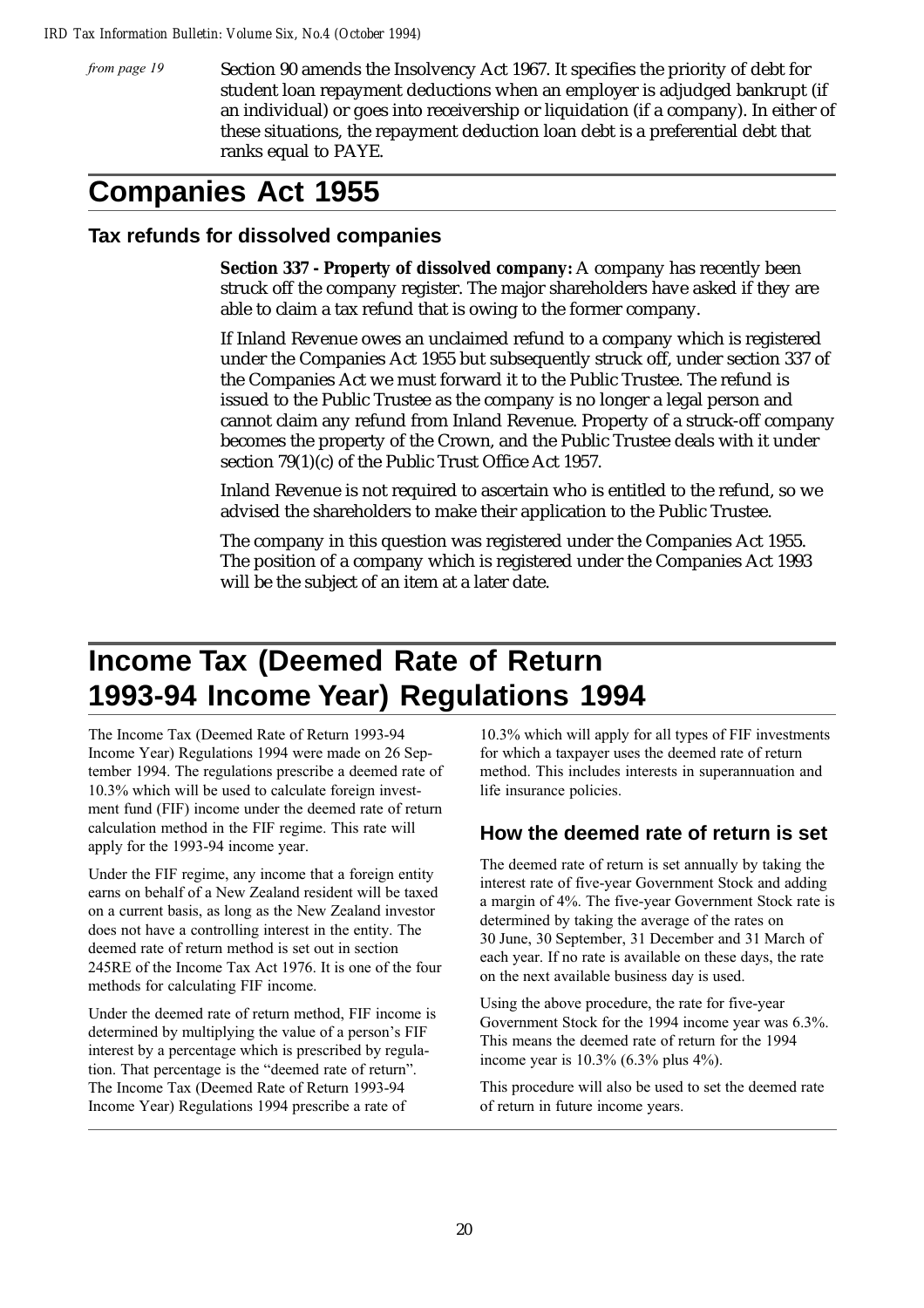# **Legal decisions - case notes**

This section of the Tax Information Bulletin sets out brief notes of recent tax decisions made by the Taxation Review Authority, the High Court, the Court of Appeal and the Privy Council.

We have given each case a rating as a reader guide to its potential importance.

- ••••• Important decision
- Interesting issues considered
- Application of existing law
- •• Routine
- Limited interest

We've given full references to each case, including the citation details where it has already been reported. Details of the relevant Act and section will help you to quickly identify the legislation at issue. Short case summaries and keywords deliver the bare essentials for busy readers. The notes also outline the principal facts and grounds for the decision. Where possible, we have indicated if an appeal will be forthcoming.

These case reviews do not set out Inland Revenue policy, nor do they represent our attitude to the decision. These are purely brief factual reviews of decisions for the general interest of our readers.

# **Contents**

| Shell NZ Ltd v CIR                                    |                                                       |                                                              |
|-------------------------------------------------------|-------------------------------------------------------|--------------------------------------------------------------|
| Coveney v CIR,<br>Dooley v CIR<br>Swain & Adams v CIR | $\bullet\bullet\bullet\bullet\bullet$                 | Whether a GST input tax credit can be claimed                |
| TRA 93/143                                            | $\bullet\hspace{0.1cm} \bullet\hspace{0.1cm} \bullet$ | Whether life insurance agent's expenditure is deductible  23 |
| TRA 93/87                                             | $\bullet\hspace{0.1cm} \bullet\hspace{0.1cm} \bullet$ | Whether penal tax charged was excessive  24                  |
| TRA 93/133                                            | $\bullet\hspace{0.1cm} \bullet\hspace{0.1cm}$         |                                                              |

### **Payments to employees who relocate**

| <b>Rating:</b> |                                                                                                                                                                                                                                                                                                                                                                                                                                                                                                                                              |
|----------------|----------------------------------------------------------------------------------------------------------------------------------------------------------------------------------------------------------------------------------------------------------------------------------------------------------------------------------------------------------------------------------------------------------------------------------------------------------------------------------------------------------------------------------------------|
| Case:          | Shell New Zealand Limited v CIR, CA 294/93, (1994) 16 NZTC 11,303                                                                                                                                                                                                                                                                                                                                                                                                                                                                            |
| Act:           | Income Tax Act 1976, sections 2, $6(1)$ , $65(2)(b)$ , and $338(1)$                                                                                                                                                                                                                                                                                                                                                                                                                                                                          |
| Keywords:      | Source deduction payment, monetary remuneration, in respect of or in relation to<br>employment                                                                                                                                                                                                                                                                                                                                                                                                                                               |
| Summary:       | The Court of Appeal held that lump sum payments which an employer made to<br>transferring employees were paid in respect of or in relation to the employees'<br>employment. The payments were source deduction payments from which the<br>employer was required to make tax deductions.                                                                                                                                                                                                                                                      |
| <b>Facts:</b>  | The employer made lump sum payments to employees who were transferred at<br>its request in the course of employment. The payments were described as capital<br>loss payments and additional mortgage assistance payments. They compensated<br>the employees for any financial disadvantage suffered in having to shift houses<br>as a result of the transfer. The employer treated the payments as reimburse-<br>ments which were not taxable to the employees. It did not make tax deductions<br>from the payments.<br>continued on page 22 |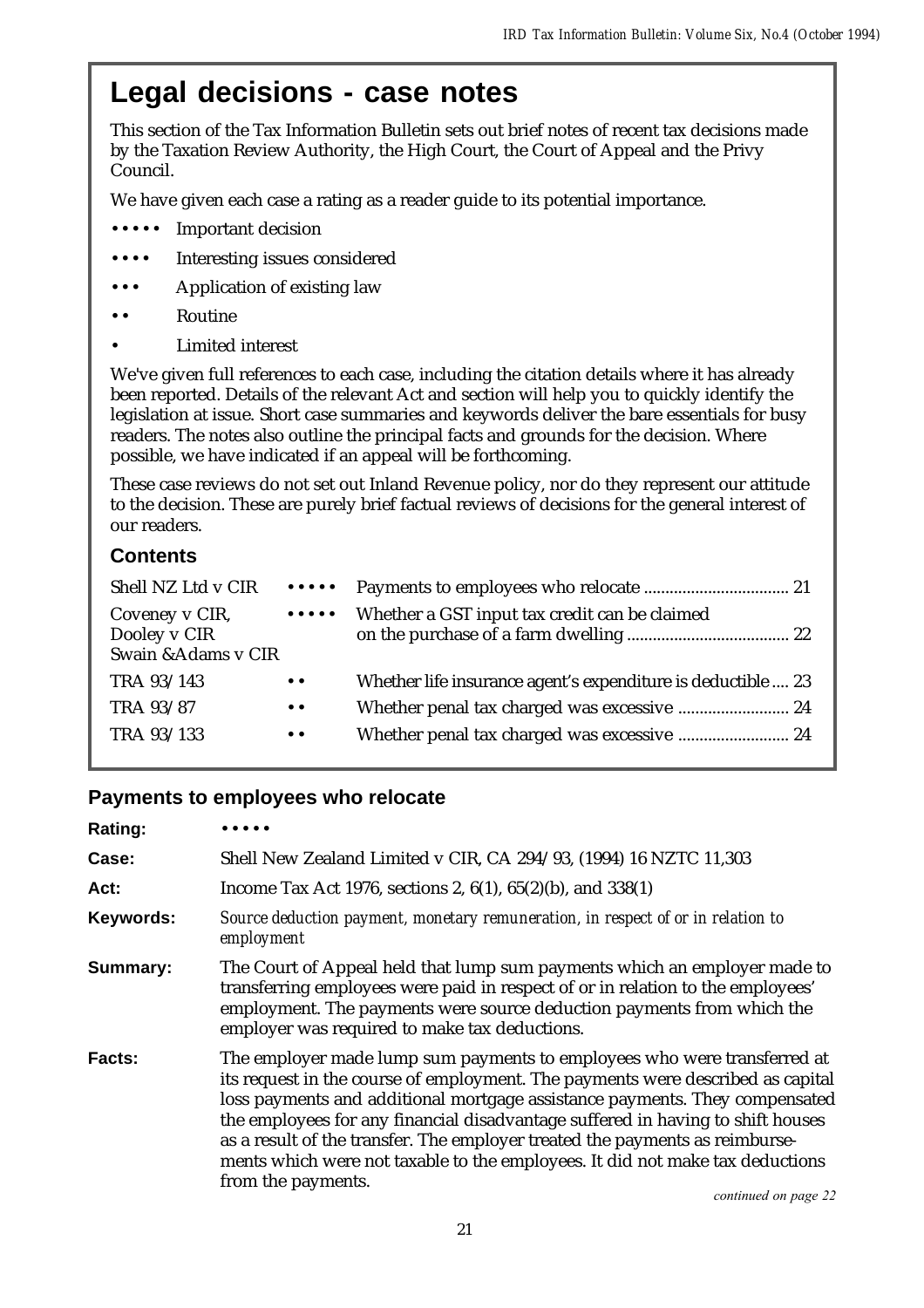| from page 21<br><b>Decision:</b> | The Court of Appeal held that the payments were extra emoluments made in<br>respect of or in relation to employment. It said that the words "in respect of or in<br>relation to" had a very wide meaning and were wider than the similar words<br>used in the UK Income Tax Act 1952 (profit arising from employment). The<br>payments were in respect of or in relation to employment because they were<br>paid to an employee only because he or she was an employee. In addition they<br>were paid to compensate for the losses incurred in having to change the employ-<br>ee's place of residence in order to take up a new position in the company. |
|----------------------------------|-----------------------------------------------------------------------------------------------------------------------------------------------------------------------------------------------------------------------------------------------------------------------------------------------------------------------------------------------------------------------------------------------------------------------------------------------------------------------------------------------------------------------------------------------------------------------------------------------------------------------------------------------------------|
|                                  | The Court held that the payments were monetary remuneration, assessable to<br>the employee under section $65(2)(b)$ , and source deduction payments from<br>which the employer was liable to deduct tax.                                                                                                                                                                                                                                                                                                                                                                                                                                                  |
|                                  | The Court said that different considerations may apply in the case of the reim-<br>bursement of expenses incurred by the employee in the discharge of his or her<br>employment duties (e.g. the reimbursement of removal expenses on transfer),<br>but that this was not such a case.                                                                                                                                                                                                                                                                                                                                                                     |
| Comment:                         | The taxpayer will not be appealing this decision.                                                                                                                                                                                                                                                                                                                                                                                                                                                                                                                                                                                                         |

# **Whether a GST input tax credit can be claimed on the purchase of a farm dwelling**

| Rating:   | .                                                                                                                                                                                                                                                                                                                                                                    |
|-----------|----------------------------------------------------------------------------------------------------------------------------------------------------------------------------------------------------------------------------------------------------------------------------------------------------------------------------------------------------------------------|
| Case:     | Coveney v CIR, Dooley v CIR, Swain & Adams v CIR                                                                                                                                                                                                                                                                                                                     |
| Act:      | Goods and Services Tax Act 1985, sections 2(1), 5(14), 10(18), 21 and 36A.                                                                                                                                                                                                                                                                                           |
| Keywords: | Test cases, input tax credit, apportionment, principal purpose                                                                                                                                                                                                                                                                                                       |
| Summary:  | The High Court heard these three test cases together. The issue was whether the<br>purchasers can claim input tax on the total price of a farm, or only on the farm-<br>land.                                                                                                                                                                                        |
|           | The High Court found that the purchase of the farm was one supply, and there<br>is nothing in the Act providing for apportionment of input tax in this situation.<br>The principal purpose of acquiring the property was to make taxable supplies.                                                                                                                   |
| Facts:    | Registered taxpayers had each purchased a farm property, including a dwelling,<br>from unregistered sellers. They then claimed an input tax credit calculated on<br>the whole of the purchase price. Section 2 provides that an input tax credit is<br>available when a supply to a registered person is not a taxable supply, and it is<br>of any secondhand goods. |
|           | The Commissioner disallowed the part of the claim that related to the farm<br>dwelling. The taxpayers objected.                                                                                                                                                                                                                                                      |
|           | Counsel for the Commissioner submitted that:                                                                                                                                                                                                                                                                                                                         |
|           | • The Act contemplates apportionment for input tax purposes. This is evident<br>from the wording of the definition of "input tax" and is in accordance with the<br>scheme of the Act. Counsel for the Commissioner also relied on sections<br>5(14), 10(18) and 21 to show that the Act contemplated apportionment.                                                  |
|           | • The principal purpose of acquiring the land and farm buildings was to make<br>taxable supplies and thus an input tax credit is available. The farm dwelling<br>was not acquired for the principal purpose of making taxable supplies and the<br>Commissioner was correct in disallowing input tax credits.                                                         |
|           | • Each transaction involved several supplies and the fact that the property<br>changed hands for one consideration and pursuant to one contract does not<br>help the objectors.                                                                                                                                                                                      |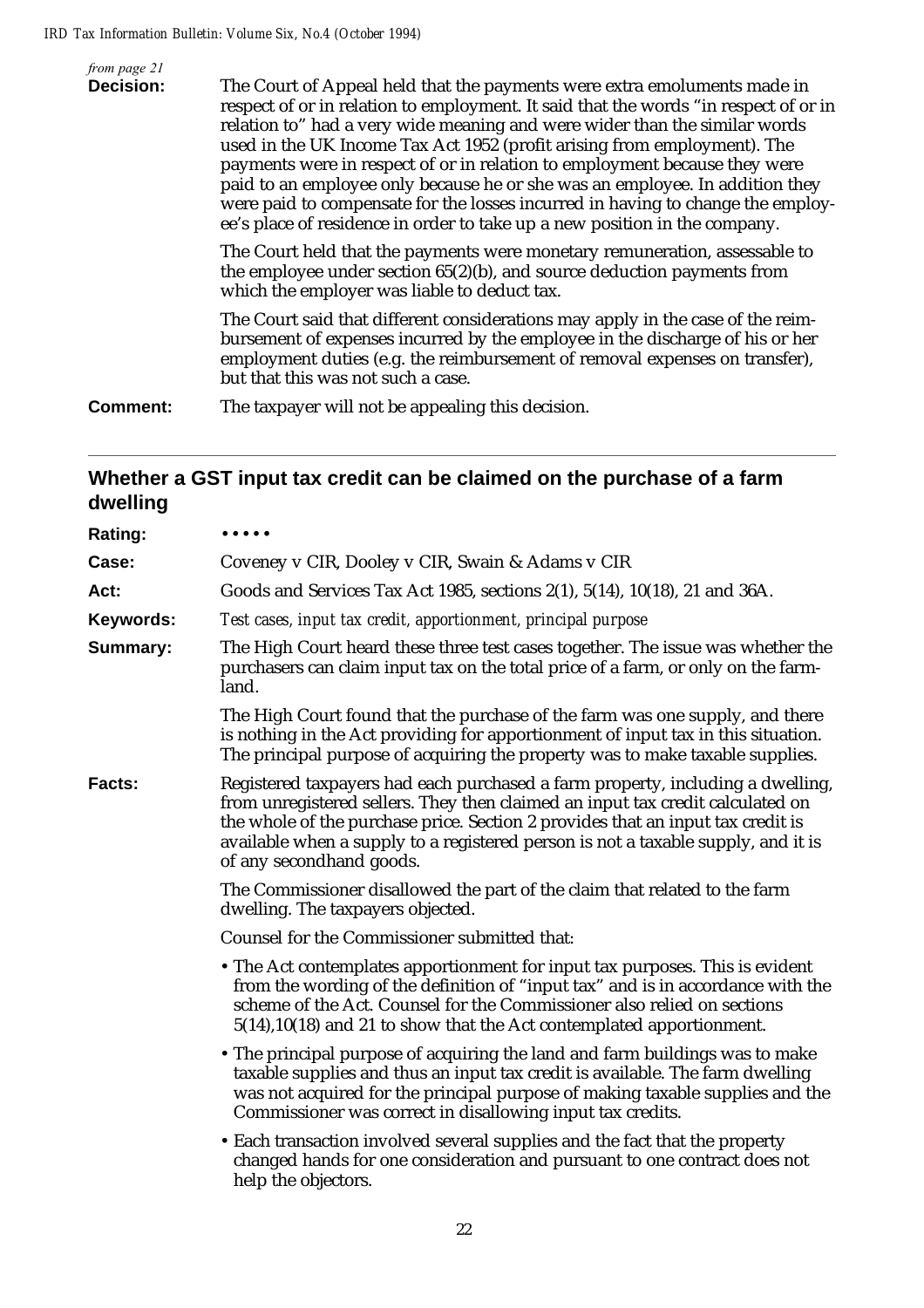| <b>Decision:</b> | The High Court held that in each case there was one supply, that of the farm as a<br>whole. Because there was only one supply, the proviso to paragraph (c) of the<br>definition of input tax in section 2 could not be used to apportion consideration<br>(and thus input tax credits) between different supplies. Section 2 requires that<br>the principal purpose of acquiring the property is to make taxable supplies.<br>There is a recognition in the definition that there are, or may be, subsidiary<br>purposes that do not include the making of taxable supplies. Section 21 was<br>neutral in this situation. |
|------------------|----------------------------------------------------------------------------------------------------------------------------------------------------------------------------------------------------------------------------------------------------------------------------------------------------------------------------------------------------------------------------------------------------------------------------------------------------------------------------------------------------------------------------------------------------------------------------------------------------------------------------|
|                  | Sections 5(14) and 10(18) deal expressly with taxable supplies, but different rules<br>apply to input tax on secondhand goods. These rules could not be used as a<br>basis for determining that apportionment should apply in other circumstances.                                                                                                                                                                                                                                                                                                                                                                         |
|                  | The principal purpose of acquiring the properties in question was to make<br>taxable supplies. Therefore, for the reasons outlined, the Commissioner was<br>incorrect in disallowing the input tax credit relating to the dwellings.                                                                                                                                                                                                                                                                                                                                                                                       |
| Comment:         | Inland Revenue has not decided whether to appeal this decision.                                                                                                                                                                                                                                                                                                                                                                                                                                                                                                                                                            |

# **Whether life insurance agent's expenditure is deductible**

| Rating:          | $\bullet$ $\bullet$                                                                                                                                                                                                                                                                                                                                                                                                                                 |  |  |
|------------------|-----------------------------------------------------------------------------------------------------------------------------------------------------------------------------------------------------------------------------------------------------------------------------------------------------------------------------------------------------------------------------------------------------------------------------------------------------|--|--|
| Case:            | TRA 93/143                                                                                                                                                                                                                                                                                                                                                                                                                                          |  |  |
| Act:             | Income Tax Act 1976, sections 104, $106(1)(i)$                                                                                                                                                                                                                                                                                                                                                                                                      |  |  |
| Keywords:        | Deductible expenses, private expenditure                                                                                                                                                                                                                                                                                                                                                                                                            |  |  |
| Summary:         | The issue before the Court was the deductibility of various expenses that the<br>objector had incurred. He had been an independent contractor for a life insur-<br>ance company. The expenses fell into three main categories - legal, entertain-<br>ment, and other expenses incurred after the objector had ceased business deal-<br>ings with the insurance company. The Commissioner had disallowed the deduc-<br>tions. The taxpayer objected. |  |  |
| Facts:           | The objector worked as an independent contractor as a life insurance agent for a<br>life insurance company. He was suspended from the company on 6 December<br>1990. The parties terminated the formal contract on 17 December 1990. The<br>objector claimed deductions for business expenses, but his claims were disal-<br>lowed.                                                                                                                 |  |  |
|                  | The deductions were:                                                                                                                                                                                                                                                                                                                                                                                                                                |  |  |
|                  | \$2,004<br>legal fees<br>\$12,899<br>entertainment expenses<br>\$3,564.09<br>other expenses incurred after the agency with the insurance<br>company was at an end - interest on car, office agency, household<br>expenses, telephone rentals.                                                                                                                                                                                                       |  |  |
|                  | There was also a dispute over the proportion of interest on a loan for a vehicle<br>which was deductible as a business expense for the period before 17 December<br>1990.                                                                                                                                                                                                                                                                           |  |  |
| <b>Decision:</b> | The TRA found that:                                                                                                                                                                                                                                                                                                                                                                                                                                 |  |  |
|                  | • The legal fee was not deductible, as the objector had not shown that it was an<br>expense which was part of the objector's life insurance agency business. It<br>related to a criminal prosecution, and was a private expense.                                                                                                                                                                                                                    |  |  |
|                  | • A third of the entertainment expenses were deductible as proper business<br>expenditure.                                                                                                                                                                                                                                                                                                                                                          |  |  |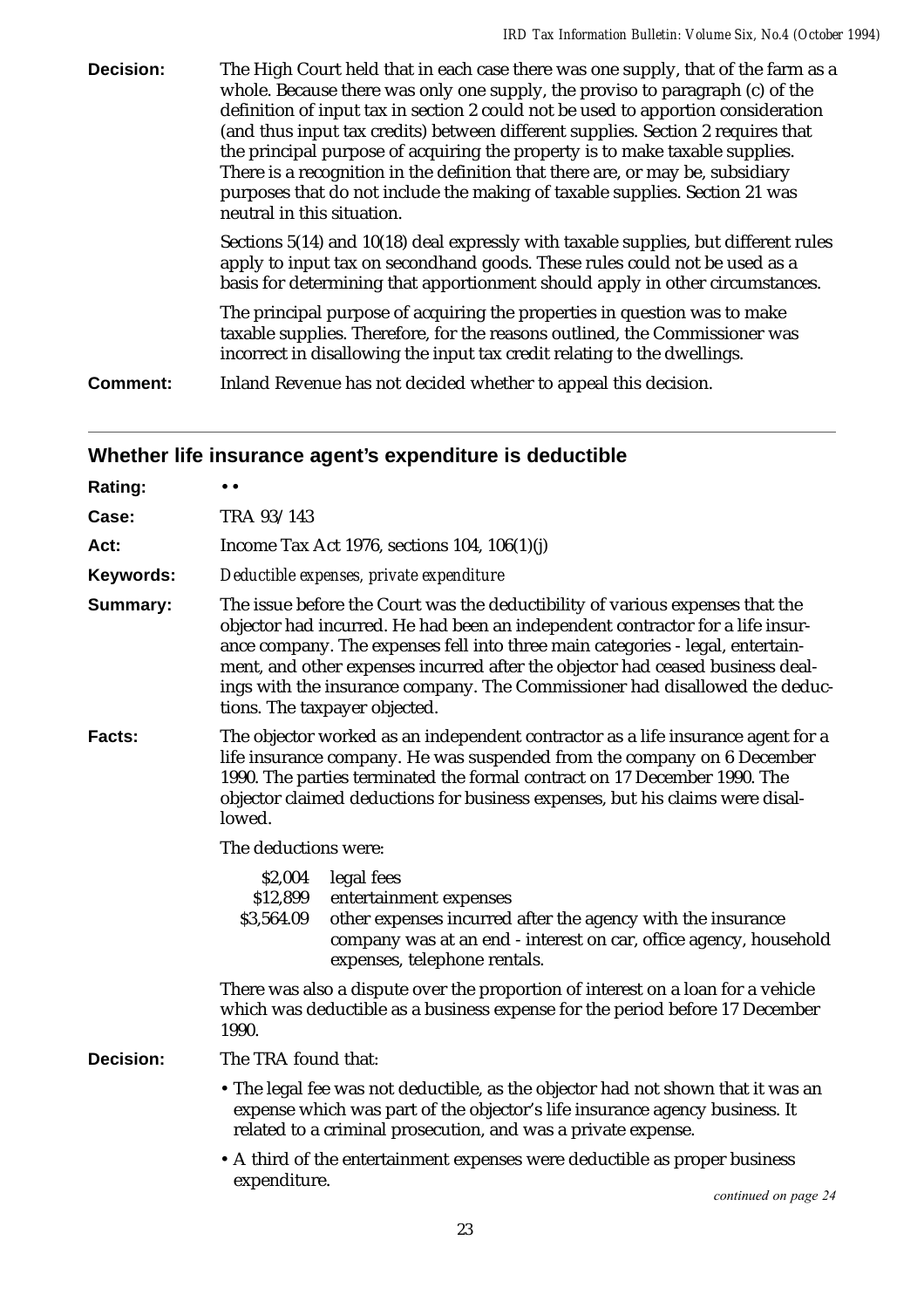• The expenses incurred after severance from the insurance company were not incurred in the course of any existing business or income earning activity, so they were not deductible. from page 23

> The TRA considered that the parties could reach agreement on the appropriate adjustment for interest on the loan for a business vehicle.

**Comments:** Inland Revenue is not appealing this decision.

| Whether penal tax charged was excessive |                                                                                                                                                                                                                                                                                                                                                                                                                                                                                                                                                                                                                                                                                                                                                                                                                                                                                                                                                  |  |  |
|-----------------------------------------|--------------------------------------------------------------------------------------------------------------------------------------------------------------------------------------------------------------------------------------------------------------------------------------------------------------------------------------------------------------------------------------------------------------------------------------------------------------------------------------------------------------------------------------------------------------------------------------------------------------------------------------------------------------------------------------------------------------------------------------------------------------------------------------------------------------------------------------------------------------------------------------------------------------------------------------------------|--|--|
| <b>Rating:</b>                          |                                                                                                                                                                                                                                                                                                                                                                                                                                                                                                                                                                                                                                                                                                                                                                                                                                                                                                                                                  |  |  |
| Case:                                   | TRA 93/87                                                                                                                                                                                                                                                                                                                                                                                                                                                                                                                                                                                                                                                                                                                                                                                                                                                                                                                                        |  |  |
| Act:                                    | Income Tax Act 1976, sections 369 and 423                                                                                                                                                                                                                                                                                                                                                                                                                                                                                                                                                                                                                                                                                                                                                                                                                                                                                                        |  |  |
| Keywords:                               | Penal tax                                                                                                                                                                                                                                                                                                                                                                                                                                                                                                                                                                                                                                                                                                                                                                                                                                                                                                                                        |  |  |
| Summary:                                | The taxpayer was charged penal tax of 75% of deficient tax deductions for failing<br>to account for PAYE deductions. The issue was whether penal tax was charge-<br>able and if so whether the rate imposed was excessive. The penal tax was re-<br>duced to 25% of deficient tax deductions.                                                                                                                                                                                                                                                                                                                                                                                                                                                                                                                                                                                                                                                    |  |  |
| Facts:                                  | The taxpayer and his father were equal shareholders in a private company<br>which carried on a carrying business from April 1984 until late 1992, when it<br>went into liquidation. Over the period January to December 1991 the company<br>was late every month in accounting for PAYE deductions. Under section 369 of<br>the Income Tax Act 1976 the Commissioner assessed penal tax at the rate of<br>150% being split evenly between the taxpayer and the company. The objection<br>was to the penal tax charged to the taxpayer, as the company had gone into<br>liquidation. The company had previously been given warnings and had been<br>charged penal tax on previous occasions when it had been late in accounting for<br>tax deductions. Judge Barber took into account the taxpayer's cash flow prob-<br>lems, his management and accounting inexperience and the fact that there was<br>no real personal profit to the offending. |  |  |
| <b>Decision:</b>                        | Judge Barber found that penal tax was chargeable. He also found that the total<br>penal tax should be reduced to 75% of the deficient tax and that the taxpayer, as<br>shareholder and director of the company, should be charged with one third of<br>that, namely 25%.                                                                                                                                                                                                                                                                                                                                                                                                                                                                                                                                                                                                                                                                         |  |  |
| <b>Comments:</b>                        | Inland Revenue is not appealing this decision.                                                                                                                                                                                                                                                                                                                                                                                                                                                                                                                                                                                                                                                                                                                                                                                                                                                                                                   |  |  |

## **Whether penal tax charged was excessive**

| <b>Rating:</b> |                                                                                                                                                                                                                                                                                                            |
|----------------|------------------------------------------------------------------------------------------------------------------------------------------------------------------------------------------------------------------------------------------------------------------------------------------------------------|
| Case:          | TRA 93/133                                                                                                                                                                                                                                                                                                 |
| Act:           | Income Tax Act 1976, sections 369 and 423                                                                                                                                                                                                                                                                  |
| Keywords:      | Penal tax                                                                                                                                                                                                                                                                                                  |
| Summary:       | The taxpayer was charged penal tax of 200% of deficient tax deductions for<br>failing to account for PAYE deductions. The issue was whether the penal tax<br>charged was excessive. Judge Barber found that it was excessive and reduced the<br>penal tax to 75% of deficient tax.                         |
| <b>Facts:</b>  | The taxpayer was a horse trainer who employed five people. The taxpayer failed<br>to account for PAYE deductions for the months from May 1990 to September<br>1991. The taxpayer had previously had warnings and had been charged penal<br>tax for failing to account for PAYE deductions by the due date. |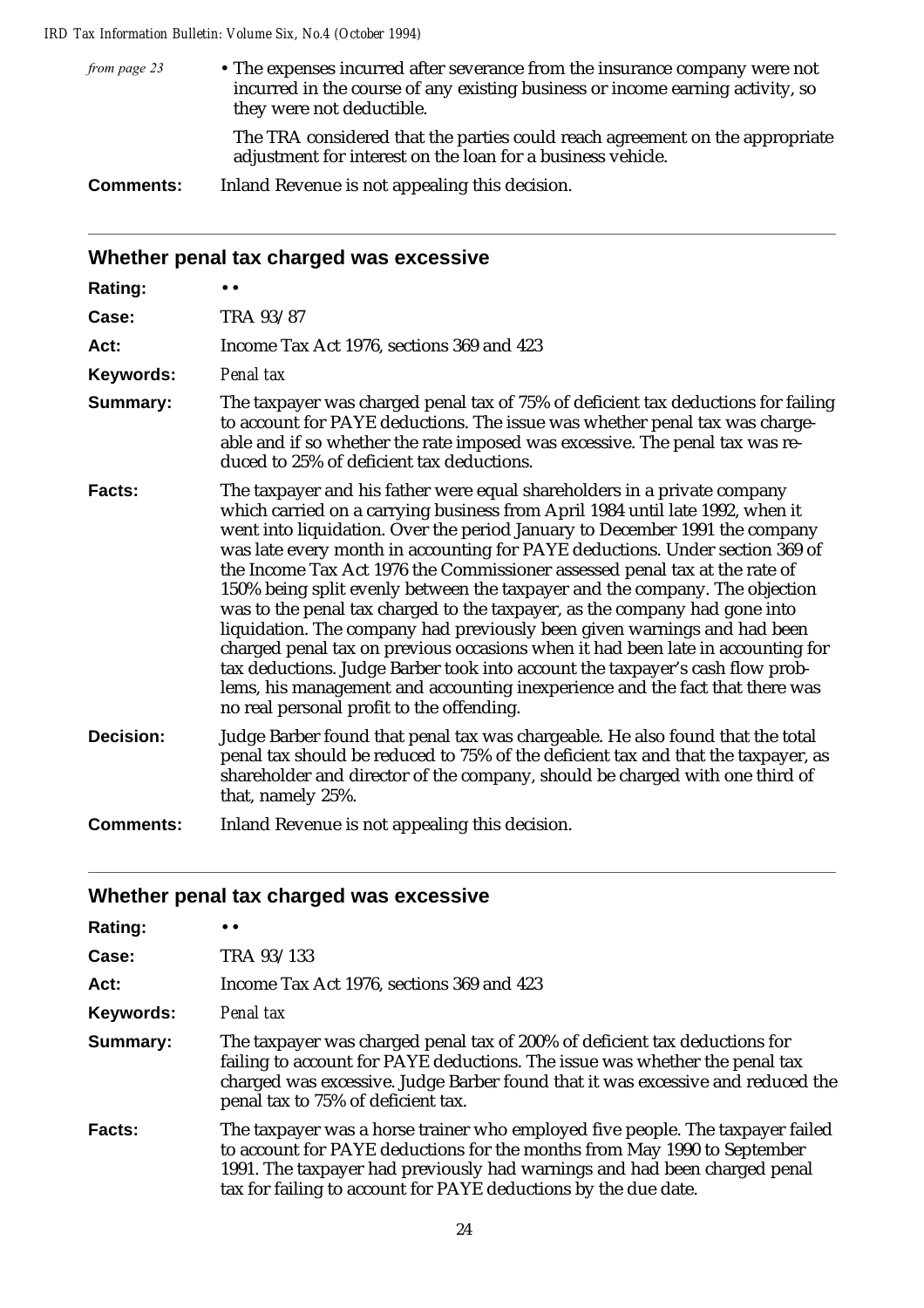Judge Barber took into account the taxpayer's financial difficulties, the fact that the taxpayer believed tax credits were owing to him, his co-operation and lack of deviousness, his payment of various penalties for previous offending and that he had not offended since September 1991.

**Decision:** Judge Barber found that the penal tax charged was excessive and reduced the penal tax to 75% of the deficient tax.

**Comments:** Inland Revenue is not appealing this decision.

### **Upcoming TIB articles**

In the next few months we'll be releasing policy statements on these topics in the Tax Information Bulletin:

- Salaries and qualifying payments paid to partners in a partnership
- Resident withholding tax on interest paid to partners
- Shareholder elections under the qualifying company rules when shares are sold to an existing shareholder
- Inability of ports to zero-rate supplies of storage facilities to non-residents
- Deductibility of amounts paid for failure to repair and maintain leased land
- When Inland Revenue can grant relief from payment of tax in cases of financial hardship
- Treatment of dividend imputation credits and dividend withholding payment credits in the hands of trustees and beneficiaries
- GST and secondhand goods
- Meaning of terms "own" and "acquired" for depreciation purposes
- GST and rates apportionment

We'll publish these statements as soon as we've finished consulting with commentators outside Inland Revenue.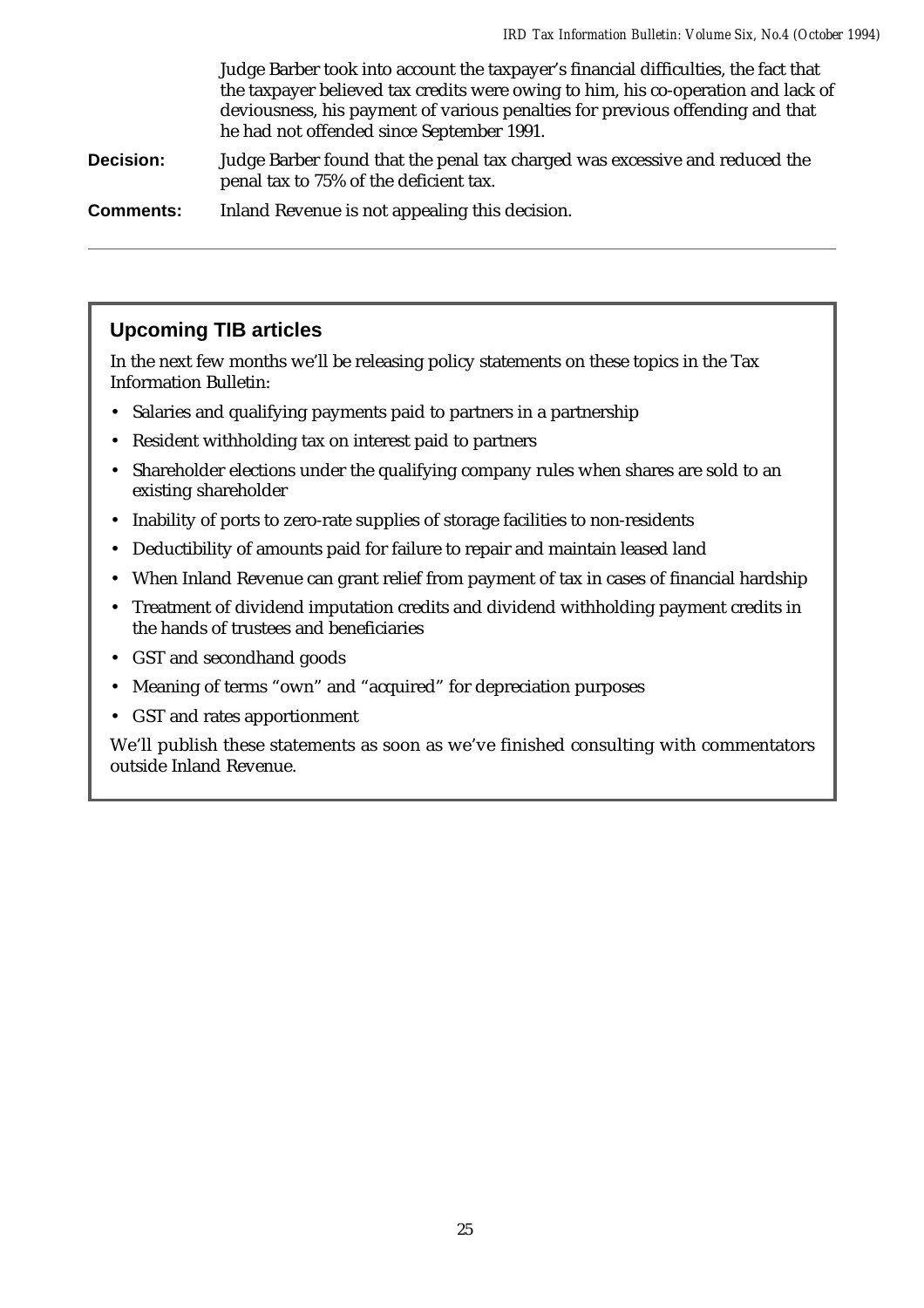# **List of Inland Revenue booklets**

This list shows all of Inland Revenue's information booklets as at the date of this Tax Information Bulletin. There is also a brief explanation of what each booklet is about.

Some booklets could fall into more than one category, so you may wish to skim through the entire list and pick out the booklets that you need. You can get these booklets from any IRD office.

For production reasons, the TIB is always printed in a multiple of eight pages. We will include an update of this list at the back of the TIB whenever we have enough free pages.

### **For people in business**

A guide to Inland Revenue audits (IR 297) March 1994

For business people and investors. It explains what is

involved if you are audited by Inland Revenue; who is likely to be audited; your rights during and after the audit, and what happens once an audit is completed.

#### ACC premiums 1994/95

Explains the ACC employer premium, and gives the premium rates payable by employers and self-employed people. ACC publish this book.

#### Approved issuer levy (IR 291A) May 1994

For taxpayers who pay interest to overseas lenders. Explains how you can pay interest to overseas lenders without having to deduct NRWT.

#### Consolidation (IR 4E) March 1993

An explanation of the consolidation regime, which allows a group of companies to be treated as a single entity for tax purposes.

#### Depreciation (IR 260) April 1994

Explains how to calculate tax deductions for depreciation on assets used to earn assessable income.

#### Employers' guide (IR 184) 1994

Explains the tax obligations of anyone who is employing staff, and explains how to meet these obligations. Anyone who registers as an employer with Inland Revenue will receive a copy of this booklet.

#### Entertainment expenses (IR 268) April 1993

Covers the tax treatment of business entertainment expenses, under the rules applying from 1 April 1993.

#### Fringe benefit tax guide (IR 409) June 1992

Explains fringe benefit tax obligations of anyone who is employing staff, or companies which have shareholderemployees. Anyone who registers as an employer with Inland Revenue will receive a copy of this booklet.

GST - do you need to register? (GST 605) May 1994 A basic introduction to goods and services tax, which will also tell you if you have to register for GST.

#### GST guide (GST 600) 1994 Edition

An in-depth guide which covers almost every aspect of GST. Everyone who registers for GST gets a copy of this booklet. It is quite expensive for us to print, so we ask that if you are only considering GST registration, you get the booklet "GST do you need to register?" instead.

**Imputation** (IR 274) February 1990

A guide to dividend imputation for New Zealand companies.

Inland Revenue employers' tax calendar (IR 24E) 1994 A list of all the more common tax due dates that employers have to remember. If you have a balance date other than 31 March, you may find the full tax calendar (IR 24) more useful.

#### Inland Revenue tax calendar (IR 24) 1994

A complete list of all the tax due dates. It covers everything from filing tax returns to the due dates for non-resident Student Loan repayments.

#### Non-resident withholding tax payers' guide (IR 291)Jul 1994

A guide for people or institutions who pay interest, dividends or royalties to people who are not resident in New Zealand.

#### PAYE deduction tables

| - Four-weekly and monthly (IR 184Y) | 1994 |
|-------------------------------------|------|
| - Weekly and fortnightly (IR 184X)  | 1994 |

Tables that tell employers the correct amount of PAYE to deduct from their employees' wages.

#### Qualifying companies (IR 4PB) October 1992

An explanation of the qualifying company regime, under which a small company with few shareholders can have special tax treatment of dividends, losses and capital gains.

Resident withholding tax on dividends (IR 284) Oct 1993

A guide for companies, telling them how to deduct RWT from the dividends that they pay to their shareholders.

Resident withholding tax on interest (IR 283) March 1993 A guide to RWT for people and institutions which pay interest.

#### Running a small business? (IR 257) Jan 1994

An introduction to the tax obligations involved in running your own business.

#### Surcharge deduction tables (IR 184NS) 1994

PAYE deduction tables for employers whose employees are having national super surcharge deducted from their wages.

#### Tax help for sprouting young businesses (IR 257C)

A promotional pamphlet for Inland Revenue's Small Business Tax Information Service.

#### Taxpayer Audit (IR 298)

An outline of Inland Revenue's Taxpayer Audit programme. It explains the units that make up this programme, and what type of work each of these units does.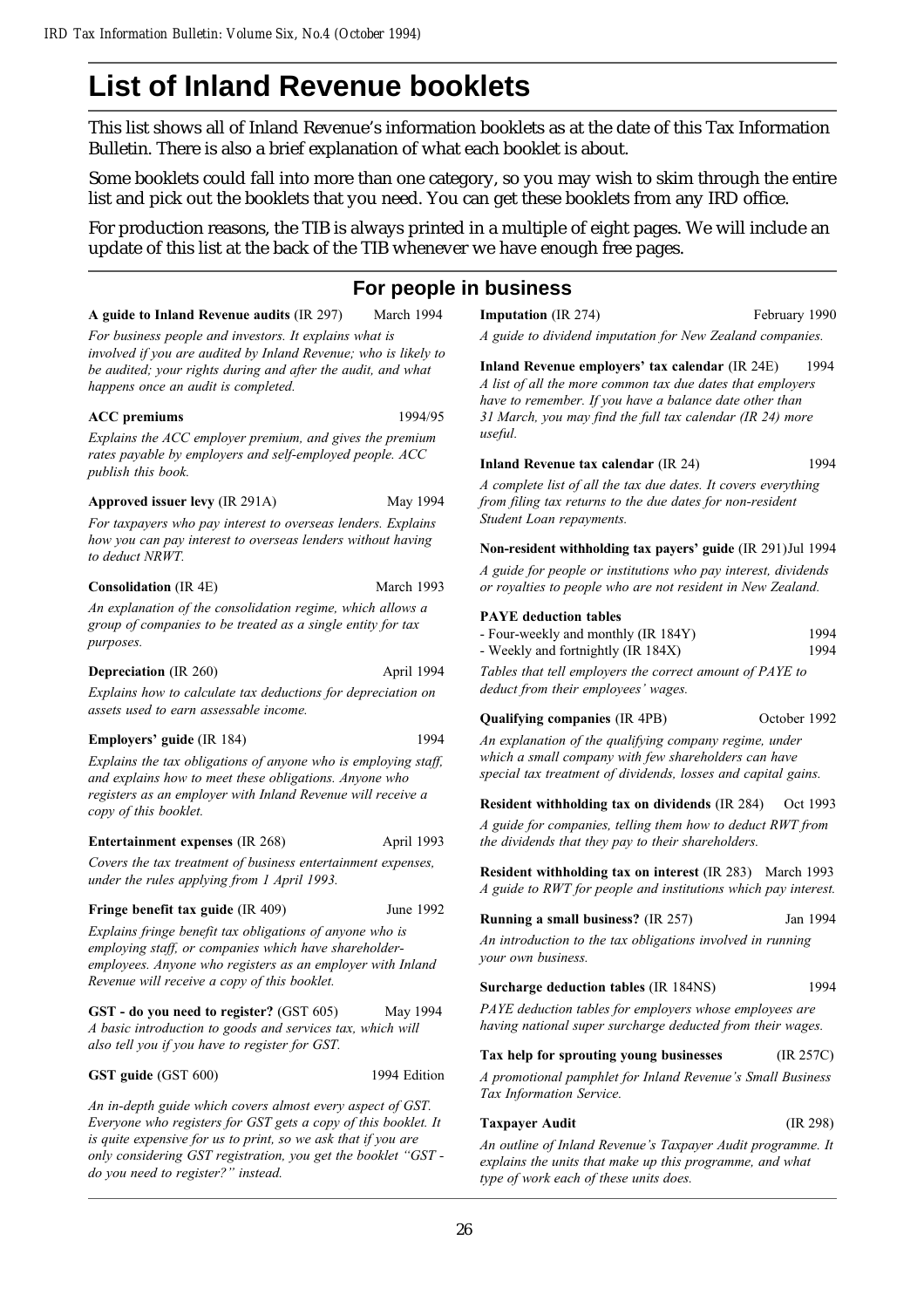## **For non-profit groups**

#### Charitable organisations (IR 255) May 1993

Explains what tax exemptions are available to approved charities and donee organisations, and the criteria which an organisation must meet to get an exemption.

#### Clubs and societies (IR 254) June 1993

Explains the tax obligations which a club, society or other non-profit group must meet.

#### Education centres (IR 253) June 1994

Explains the tax obligations of schools and other education centres. Covers everything from kindergartens and kohanga reo to universities and polytechnics.

#### Dealing with Inland Revenue (IR 256) April 1993

Introduction to Inland Revenue, written mainly for individual taxpayers. It sets out who to ask for in some common situations, and lists taxpayers' basic rights and obligations when dealing with Inland Revenue.

#### Estate and gift duties (IR 634) Nov 1991

An explanation of estate and gift duties, written for individual people rather than solicitors or legal firms. Estate duty has been repealed since this book was written.

#### Interest earnings and your IRD number (IR 283L) September 1991

Explains the requirement for giving to your IRD number to your bank or anyone else who pays you interest.

#### International tax guide (IR 275) June 1989

Deals with controlled foreign companies, foreign investment funds, and people who have interests in them.

#### IR 56 taxpayer handbook (IR 56B) April 1994

A booklet for part-time private domestic workers, embassy staff, nannies, overseas company reps and Deep Freeze base workers who make their own PAYE payments.

#### Koha (IR 278) August 1991

A guide to payments in the Maori community - income tax and GST consequences.

# New Zealand tax residence (IR 292) April 1994

An explanation of who is a New Zealand resident for tax purposes.

#### **Objection procedures** (IR 266) March 1994

Explains how to make a formal objection to a tax assessment, and what further options are available if you disagree with Inland Revenue.

#### Provisional tax (IR 289) March 1994

People whose end-of-year tax bill is over \$2,500 must generally pay provisional tax for the following year. This booklet explains what provisional tax is, and how and when it must be paid.

#### Putting your tax affairs right (IR 282) May 1994

Explains the advantages of telling Inland Revenue if your tax affairs are not in order, before we find out in some other way. This book also sets out what will happen if someone knowingly evades tax, and gets caught.

#### Gaming machine duty (IR 680A) February 1992

An explanation of the duty which must be paid by groups which operate gaming machines.

#### Grants and subsidies (IR 249) June 1994

An guide to the tax obligations of groups which receive a subsidy, either to help pay staff wages, or for some other purpose.

GST for non-profit bodies (GST 605A) September 1992 Tells non-profit groups whether they'll need to register for GST, and on what activities they must account for GST.

### **For individual taxpayers**

| Resident withholding tax on investments | (IR 279) |
|-----------------------------------------|----------|
| April 1993                              |          |

An explanation of RWT for people who receive interest or dividends.

Retiring allowances and redundancy payments (IR 277) June 1994

An explanation of the tax treatment of these types of payments.

Self-employed or an employee? (IR 186) April 1993

Sets out Inland Revenue's tests for determining whether a person is a self-employed contractor or an employee. This determines what expenses the person can claim, and whether s/he must pay ACC premiums.

#### Special tax codes (IR 23G) January 1994

Information about getting a special "flat rate" of tax deducted from your income, if the regular deduction rates don't suit your particular circumstances.

#### Stamp duties (IR 665) June 1992

Explains what duty is payable on transfers of real estate and some other transactions. Written for individual people rather than solicitors and legal firms.

Student Loan repayments - everything you need to know (SL 2) January 1994

A more in-depth guide to making student loan repayments.

#### Superannuitants and surcharge (IR 259) January 1994

A guide to the surcharge for national superannuitants who also have other income.

#### Tax facts for income-tested beneficiaries (IR 40C) September 1992

Vital information for anyone who receives an income-tested benefit and also has some other income.

**Problem Resolution Service (IR 287)** November 1993 An introduction to Inland Revenue's Problem Resolution Service. You can use this service if you've already used Inland Revenue's usual services to sort out a problem, without success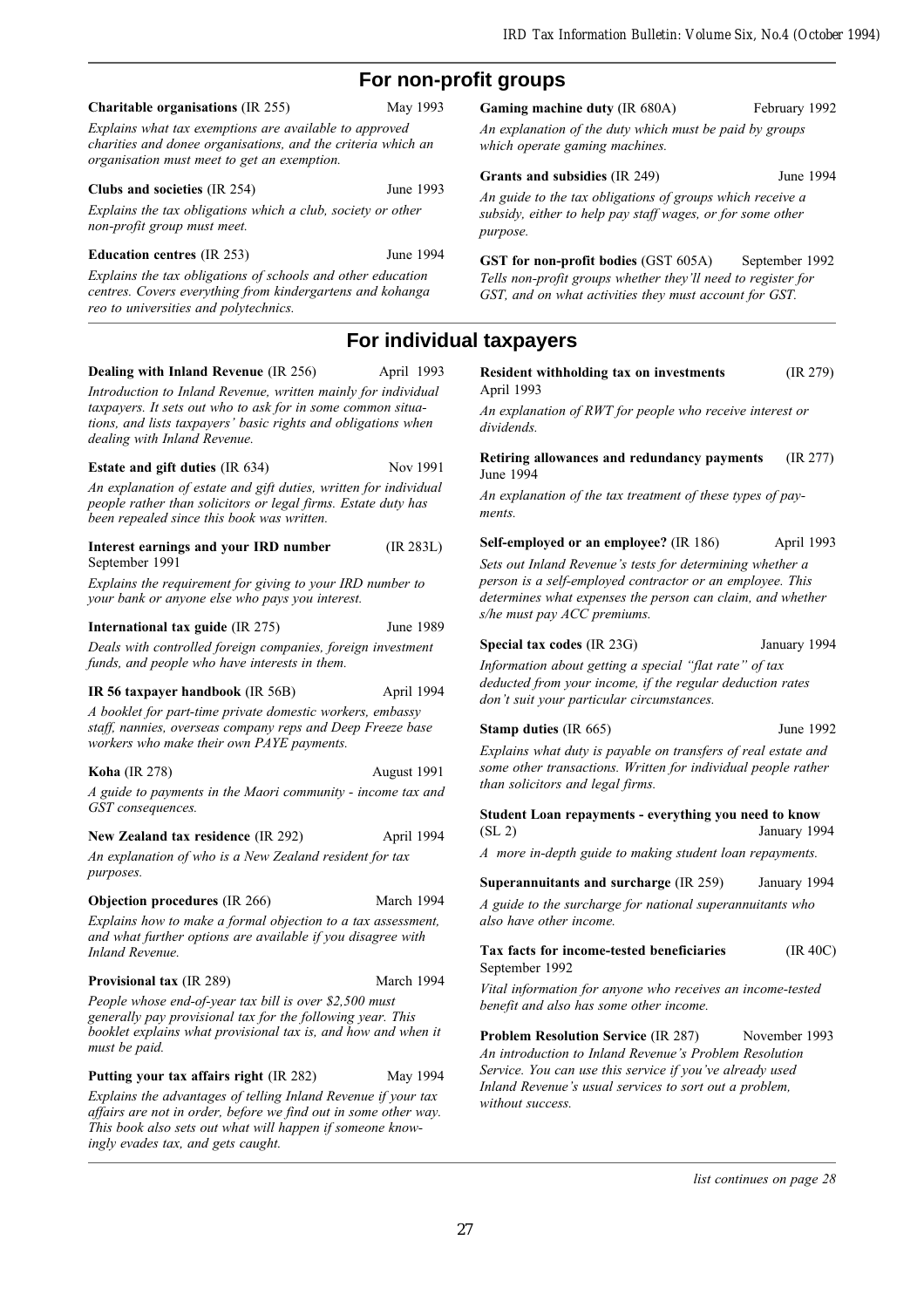## **Child Support booklets**

Child Support - a guide for bankers (CS 66) August 1992 An explanation of the obligations that banks may have to deal with for Child Support.

#### Child Support - a parent's guide (CS 1) March 1992

An in-depth explanation of Child Support, both for custodial parents and parents who don't have custody of their children.

| Child Support - an introduction $(CS_3)$ | March 1992 |
|------------------------------------------|------------|
| A brief introduction to Child Support.   |            |

Child Support - does it affect you? (CS 50)

A brief introduction to Child Support in Maori, Cook Island Maori, Samoan, Tongan and Chinese.

# **Due dates reminder**

### **November**

- 5 Large employers: PAYE deductions and deduction schedules for period ended 31 October 1994 due. (We will accept payments received on Monday 7 November as on time.)
- 7 Provisional tax and/or Student Loan interim repayments: first 1995 instalment due for taxpayers with July balance dates.

Second 1995 instalment due for taxpayers with March balance dates.

Third 1995 instalment due for taxpayers with November balance dates.

1994 end-of-year payments of income tax, Student Loans and ACC premiums due for taxpayers with December balance dates.

Non-IR 5 taxpayers: annual income tax returns due for taxpayers with July balance dates (SL 9 to be attached for Student Loan borrowers).

QCET payments due for companies with December balance dates with elections effective from the 1995 income year.

20 Large employers: PAYE deductions and deduction schedules for period ended 15 November 1994 due.

Small employers: PAYE deductions and deduction schedules for period ended 31 October 1994 due.

Gaming machine duty return and payment for month ended 31 October 1994 due.

RWT on interest deducted during October 1994 due for monthly payers.

RWT on dividends deducted during October 1994 due.

Non-resident withholding tax (or approved issuer levy) deducted during October 1994 due.

(For all payments due on 20 November, we will treat payments received on Monday 21 November as on time.)

30 GST return and payment for period ended 31 October 1994 due.

Child Support - how to approach the Family Court  $(CS 51)$ July 1994 Explains what steps people need to take if they want to go to the Family Court about their Child Support. Child Support - the basics - a guide for students

A basic explanation of how Child Support works, written for mainly for students. This is part of the school resource kit "What about the kids?"

Your guide to the Child Support formula (CS 68) Explains the components of the formula and gives up-to-date rates.

Child Support administrative reviews (CS 69A) Explains how the administrative review process works, and contains an application form.

### **December**

- 5 Large employers: PAYE deductions and deduction schedules for period ended 30 November 1994 due.
- 7 Provisional tax and/or Student Loan interim repayments: first 1995 instalment due for taxpayers with August balance dates.

Second 1995 instalment due for taxpayers with April balance dates.

Third 1995 instalment due for taxpayers with December balance dates.

1994 end-of-year payments of income tax, Student Loans and ACC premiums due for taxpayers with January balance dates.

Non-IR 5 taxpayers: annual income tax returns due for taxpayers with August balance dates (SL 9 to be attached for Student Loan borrowers).

QCET payments due for companies with January balance dates with elections effective from the 1995 income year.

20 Large employers: PAYE deductions and deduction schedules for period ended 15 December 1994 due.

Small employers: PAYE deductions and deduction schedules for period ended 30 November 1994 due.

Gaming machine duty return and payment for month ended 30 November 1994 due.

RWT on interest deducted during November 1994 due for monthly payers.

RWT on dividends deducted during November 1994 due.

Non-resident withholding tax (or approved issuer levy) deducted during November 1994 due.

31 Non-resident Student Loan repayments: Third instalment of 1995 Student Loan non-resident assessment due. (We will accept any payments received on Wednesday 4 January 1995 as in time.)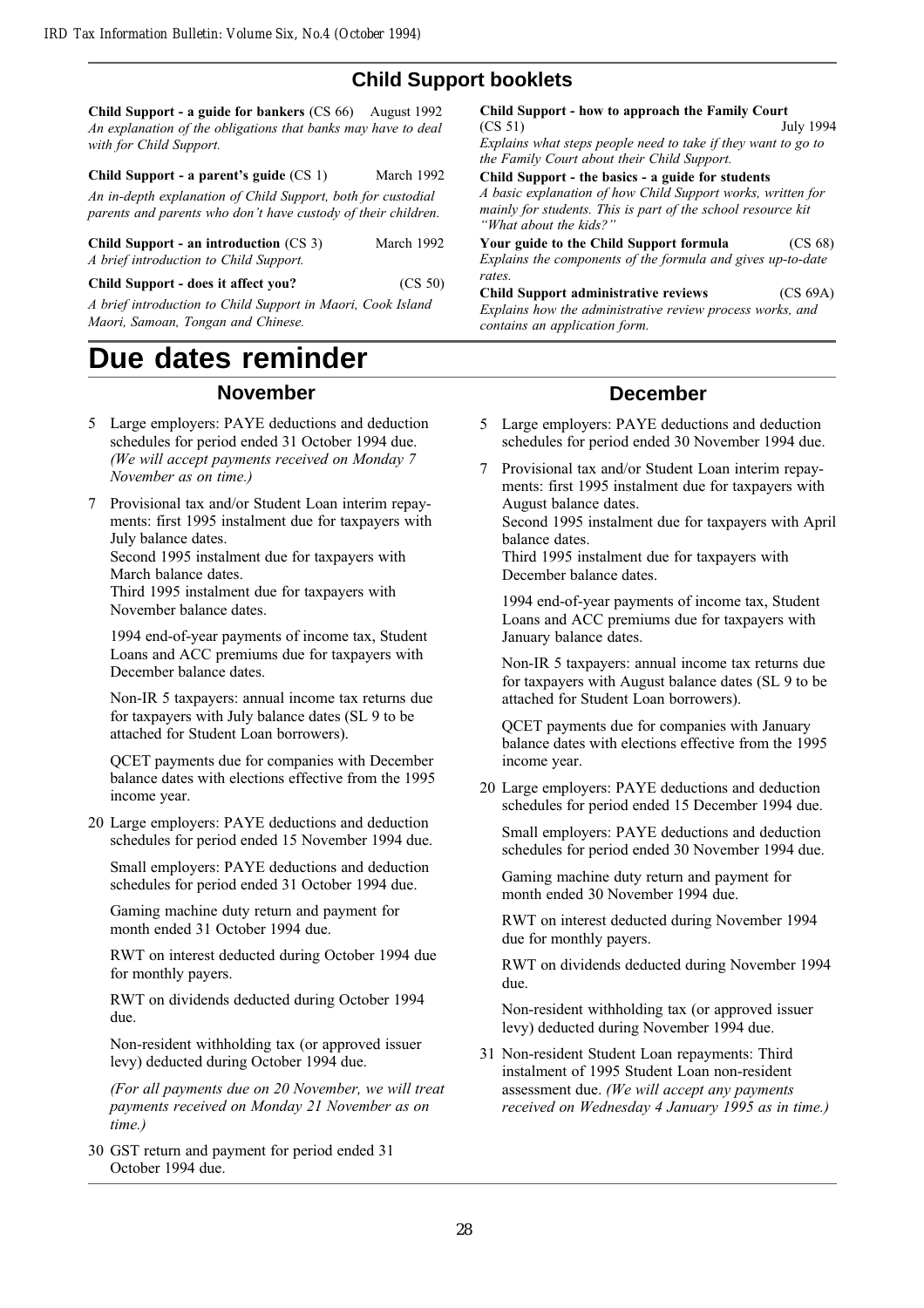# Volume Six, No.4 October 1994

# **Contents**

| Policy statements                                                                                                                                                                                               |
|-----------------------------------------------------------------------------------------------------------------------------------------------------------------------------------------------------------------|
|                                                                                                                                                                                                                 |
|                                                                                                                                                                                                                 |
|                                                                                                                                                                                                                 |
|                                                                                                                                                                                                                 |
| Tax treatment of bodies corporate which are constituted under the Unit Titles Act 1972  5                                                                                                                       |
|                                                                                                                                                                                                                 |
| Personal sickness or accident insurance policies and                                                                                                                                                            |
|                                                                                                                                                                                                                 |
|                                                                                                                                                                                                                 |
| Legislation and determinations                                                                                                                                                                                  |
|                                                                                                                                                                                                                 |
|                                                                                                                                                                                                                 |
| Determination E10: persons not required to comply with section 104A                                                                                                                                             |
|                                                                                                                                                                                                                 |
| Questions we've been asked                                                                                                                                                                                      |
| Answers to enquiries we've received at Inland Revenue, which could have a wider application.<br>See page 16 or the inside front cover for a list of topics covered in this bulletin.                            |
| Legal decisions - case notes                                                                                                                                                                                    |
| Notes on recent cases heard by the Taxation Review Authority, the High Court, the Court of Appeal<br>and the Privy Council. See page 21 or the inside front cover for a list of cases covered in this bulletin. |
| General interest items                                                                                                                                                                                          |
|                                                                                                                                                                                                                 |
|                                                                                                                                                                                                                 |
|                                                                                                                                                                                                                 |
|                                                                                                                                                                                                                 |

This TIB has no appendix